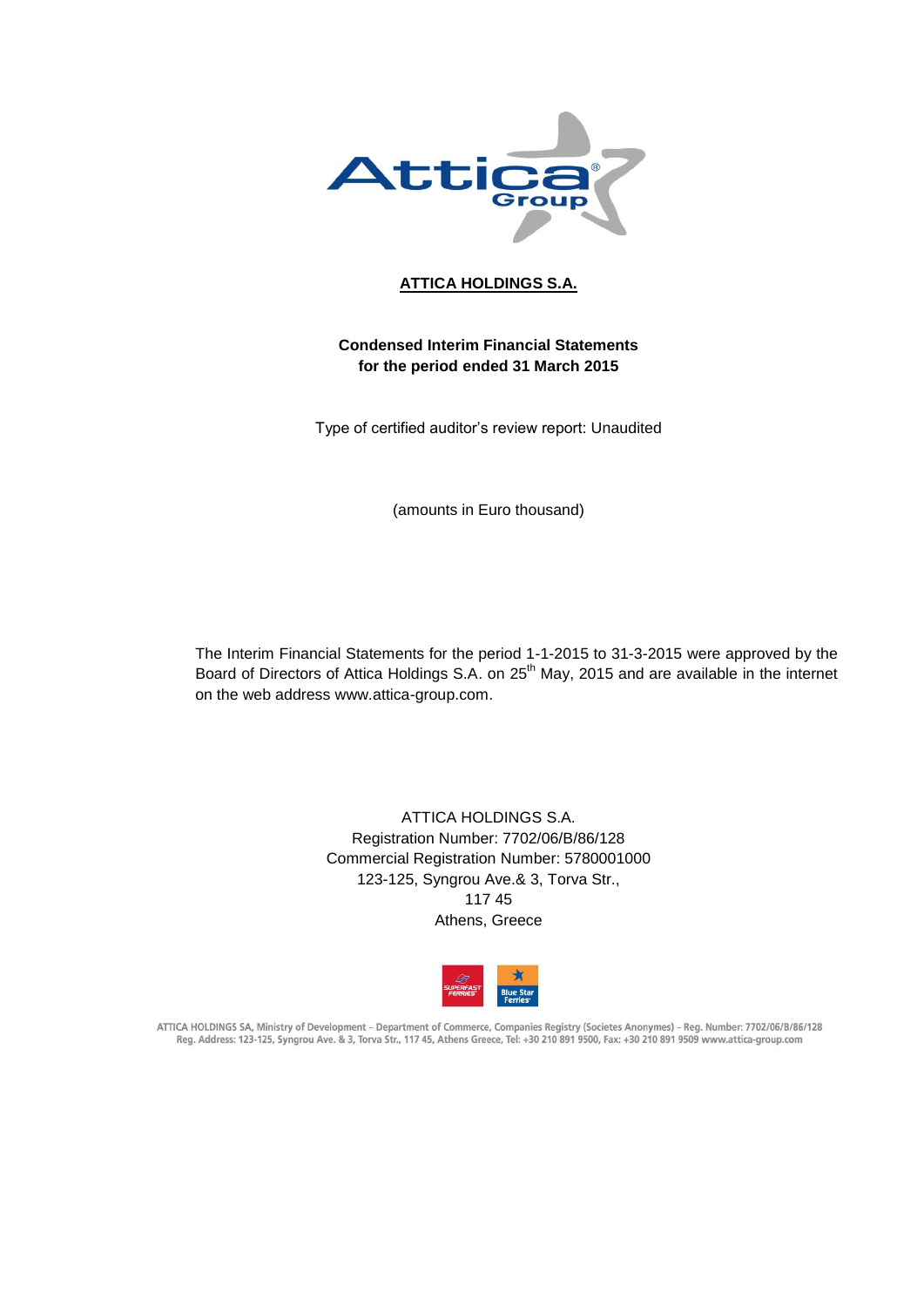

|                | <b>CONTENTS</b>                                                                              | Page |
|----------------|----------------------------------------------------------------------------------------------|------|
|                |                                                                                              |      |
|                |                                                                                              |      |
|                |                                                                                              |      |
|                |                                                                                              |      |
|                |                                                                                              |      |
|                |                                                                                              |      |
|                |                                                                                              |      |
|                |                                                                                              |      |
| 1 <sub>1</sub> |                                                                                              |      |
| 2.             |                                                                                              |      |
| 2.1.           | Accounting Policy in accordance with the presentation of Anek S.A. - Superfast Endeka Hellas |      |
|                |                                                                                              |      |
| 2.2.           | New Standards, Interpretations, Revisions and Amendments to existing Standards that are      |      |
|                |                                                                                              |      |
| 3.             |                                                                                              |      |
| 3.1.           |                                                                                              |      |
| 3.1.1.         |                                                                                              |      |
| 3.1.2.         |                                                                                              |      |
| $4_{-}$        |                                                                                              |      |
| 4.1.           |                                                                                              |      |
| 4.2.           |                                                                                              |      |
| 5.             |                                                                                              |      |
| 5.1.           | Intercompany transactions between Attica Holdings S.A. and other companies of Attica Group   |      |
| 5.1.1.         | Intercompany transactions between Attica Holdings S.A. and the companies of Marfin           |      |
|                |                                                                                              |      |
| 5.2.           |                                                                                              |      |
| 5.3.           |                                                                                              |      |
| 6.             | General information for the Financial Statements (period 1-1 to 31-03-2015) 16               |      |
| 6.1.           |                                                                                              |      |
| 6.2.           |                                                                                              |      |
| 6.3.           |                                                                                              |      |
| 6.4.           | Other financial results                                                                      | .19  |
| 6.5.           |                                                                                              |      |
| 6.6.           |                                                                                              |      |
| 6.7.           |                                                                                              |      |
| 6.8.           |                                                                                              |      |
| 6.9.           |                                                                                              |      |
| 6.10.          |                                                                                              |      |
| 6.11.          |                                                                                              |      |
| 6.12.          |                                                                                              |      |
| 6.13.          |                                                                                              |      |
| 6.14.          |                                                                                              |      |
| 6.15.          |                                                                                              |      |
| 7.             |                                                                                              |      |
| 7.1.           |                                                                                              |      |
| 7.2.           |                                                                                              |      |
| 7.3.           |                                                                                              |      |
| 7.4.           |                                                                                              |      |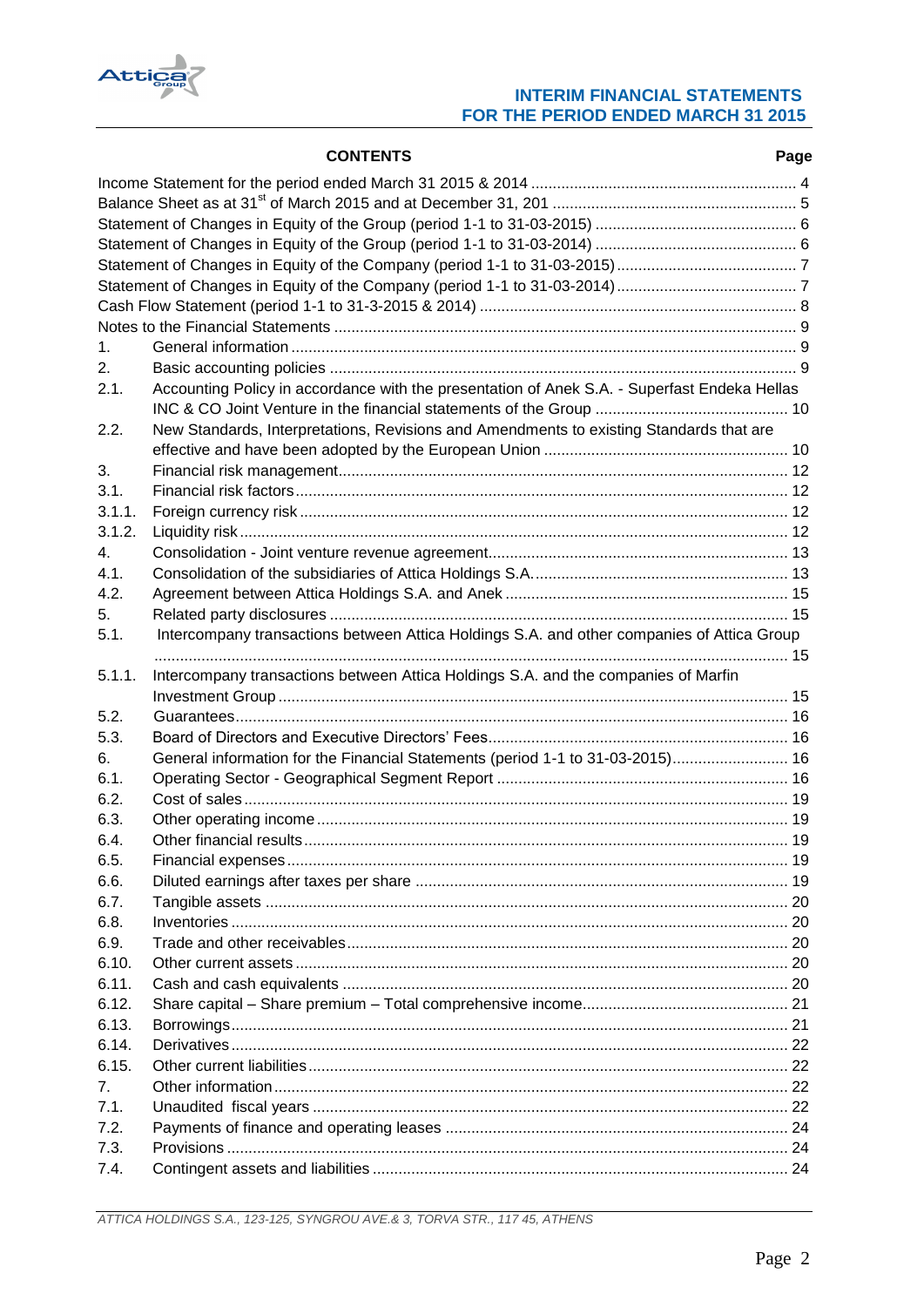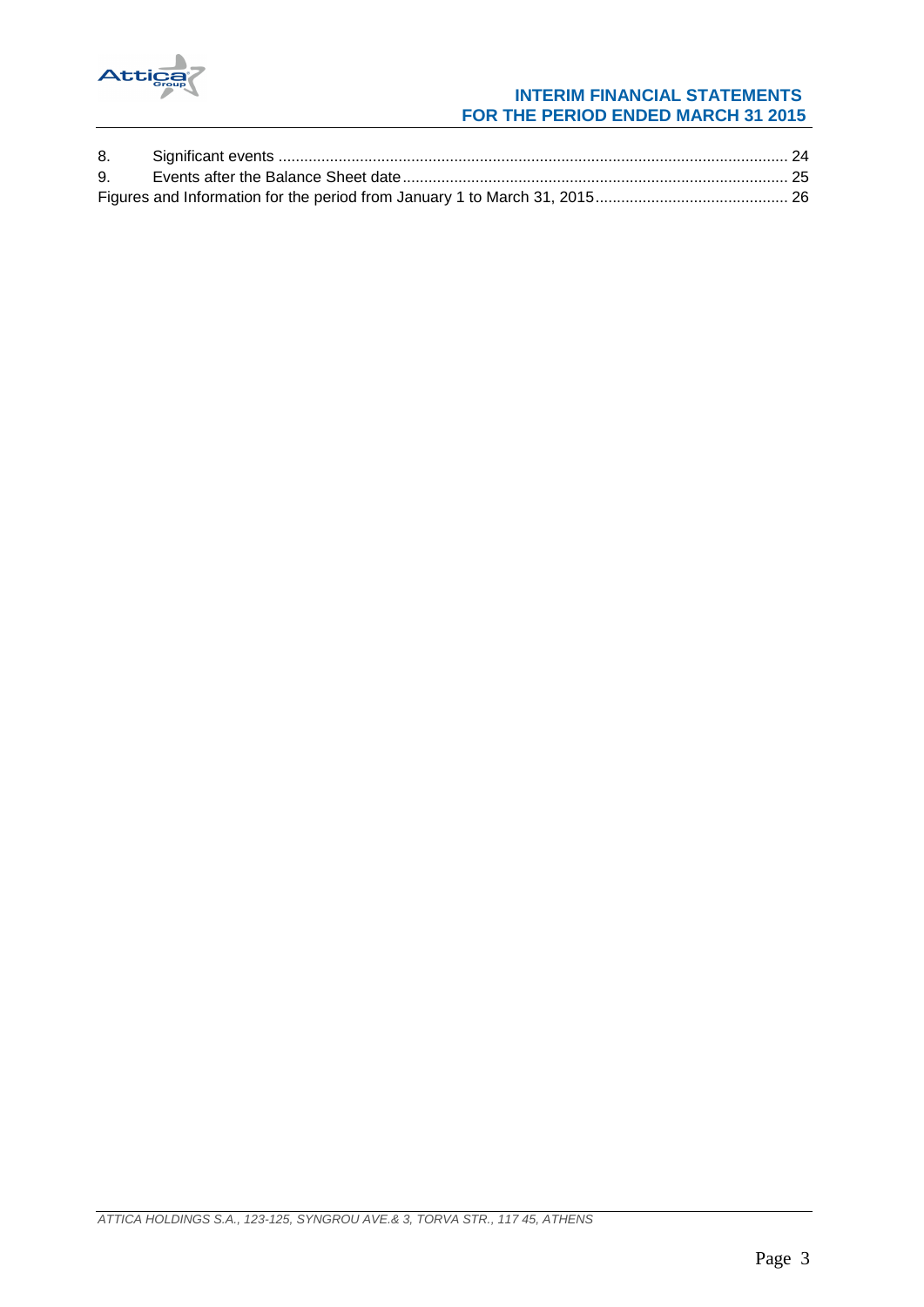

#### **INCOME STATEMENT**

For the period ended March 31 2015 & 2014

|                                                                                                                                                          |     | <b>GROUP</b>    |                 | <b>COMPANY</b>  |                 |  |
|----------------------------------------------------------------------------------------------------------------------------------------------------------|-----|-----------------|-----------------|-----------------|-----------------|--|
|                                                                                                                                                          |     | 1.01-31.03.2015 | 1.01-31.03.2014 | 1.01-31.03.2015 | 1.01-31.03.2014 |  |
| Sales                                                                                                                                                    | 6.1 | 39,553          | 41,086          |                 |                 |  |
| Cost of sales                                                                                                                                            | 6.2 | $-36,914$       | $-46,895$       |                 |                 |  |
| <b>Gross profit</b>                                                                                                                                      |     | 2,639           | -5,809          |                 |                 |  |
| Administrative expenses                                                                                                                                  |     | $-4,191$        | $-4,409$        | $-156$          | $-156$          |  |
| Distribution expenses                                                                                                                                    |     | $-2,424$        | $-3,061$        | -1              |                 |  |
| Other operating income                                                                                                                                   | 6.3 | 503             | 181             |                 | 32              |  |
| Other operating expenses                                                                                                                                 |     |                 | -189            |                 |                 |  |
| Profit / (loss) before taxes, financing and                                                                                                              |     | $-3,473$        | $-13,287$       | $-157$          | $-124$          |  |
| investment activities                                                                                                                                    |     |                 |                 |                 |                 |  |
| Other financial results                                                                                                                                  | 6.4 | $-2,182$        | 19              |                 |                 |  |
| Financial expenses                                                                                                                                       | 6.5 | $-5,203$        | $-3,369$        | -1              | -1              |  |
| Financial income                                                                                                                                         |     | 9               | 39              |                 |                 |  |
| Income from dividends                                                                                                                                    |     |                 |                 |                 |                 |  |
| Share in net profit (loss) of companies                                                                                                                  |     |                 |                 |                 |                 |  |
| consolidated with the equity method                                                                                                                      |     |                 |                 |                 |                 |  |
| Profit/ (loss) from sale of assets                                                                                                                       |     |                 |                 |                 |                 |  |
| Profit before income tax                                                                                                                                 |     | $-10,849$       | $-16,598$       | $-158$          | $-125$          |  |
| Income taxes                                                                                                                                             |     | -24             | $-46$           |                 |                 |  |
| Profit for the period                                                                                                                                    |     | $-10,873$       | $-16,644$       | $-158$          | -125            |  |
|                                                                                                                                                          |     |                 |                 |                 |                 |  |
| Attributable to:                                                                                                                                         |     |                 |                 |                 |                 |  |
| Owners of the parent                                                                                                                                     |     | $-10,873$       | $-16,644$       | $-158$          | $-125$          |  |
| Non-controlling interests                                                                                                                                |     |                 |                 |                 |                 |  |
| Earnings after taxes per share - Basic (in $\epsilon$ )                                                                                                  |     | $-0.0567$       | $-0.0868$       | $-0.0008$       | $-0.0007$       |  |
| Diluted earnings after taxes per share (in $\epsilon$ )                                                                                                  | 6.6 | $-0.3346$       | $-0.0868$       | $-0.2973$       | $-0.0007$       |  |
| Net profit for the period                                                                                                                                |     | $-10,873$       | $-16,644$       | $-158$          | $-125$          |  |
| Other comprehensive income:<br>Amounts that will not be reclassified in the<br><b>Income Statement</b><br>Revaluation of the accrued pension obligations |     |                 |                 |                 |                 |  |
| Amounts that may be reclassified in the Income                                                                                                           |     |                 |                 |                 |                 |  |
| <b>Statement</b>                                                                                                                                         |     |                 |                 |                 |                 |  |
| Cash flow hedging:                                                                                                                                       |     |                 |                 |                 |                 |  |
| - current period gains / (losses)                                                                                                                        |     | 3,061           |                 |                 |                 |  |
| - reclassification to profit or loss                                                                                                                     |     |                 |                 |                 |                 |  |
| Related parties' measurement using the fair value                                                                                                        |     |                 |                 |                 |                 |  |
| method                                                                                                                                                   |     |                 |                 |                 |                 |  |
| Other comprehensive income for the period                                                                                                                |     | 3,061           |                 |                 |                 |  |
| before tax                                                                                                                                               |     |                 |                 |                 |                 |  |
| Income tax relating to components of other                                                                                                               |     |                 |                 |                 |                 |  |
| comprehensive income                                                                                                                                     |     |                 |                 |                 |                 |  |
| Other comprehensive income for the period,                                                                                                               |     | 3,061           |                 |                 |                 |  |
| net of tax                                                                                                                                               |     |                 |                 |                 |                 |  |
| Total comprehensive income for the period                                                                                                                |     | -7,812          | $-16,644$       | $-158$          | -125            |  |
| after tax                                                                                                                                                |     |                 |                 |                 |                 |  |
| Attributable to:                                                                                                                                         |     |                 |                 |                 |                 |  |
| Owners of the parent                                                                                                                                     |     | $-7,812$        | $-16,644$       | $-158$          | $-125$          |  |
| Non-controlling interests                                                                                                                                |     |                 |                 |                 |                 |  |

<span id="page-3-0"></span>The accompanying notes are an integral part of these Interim Financial Statements.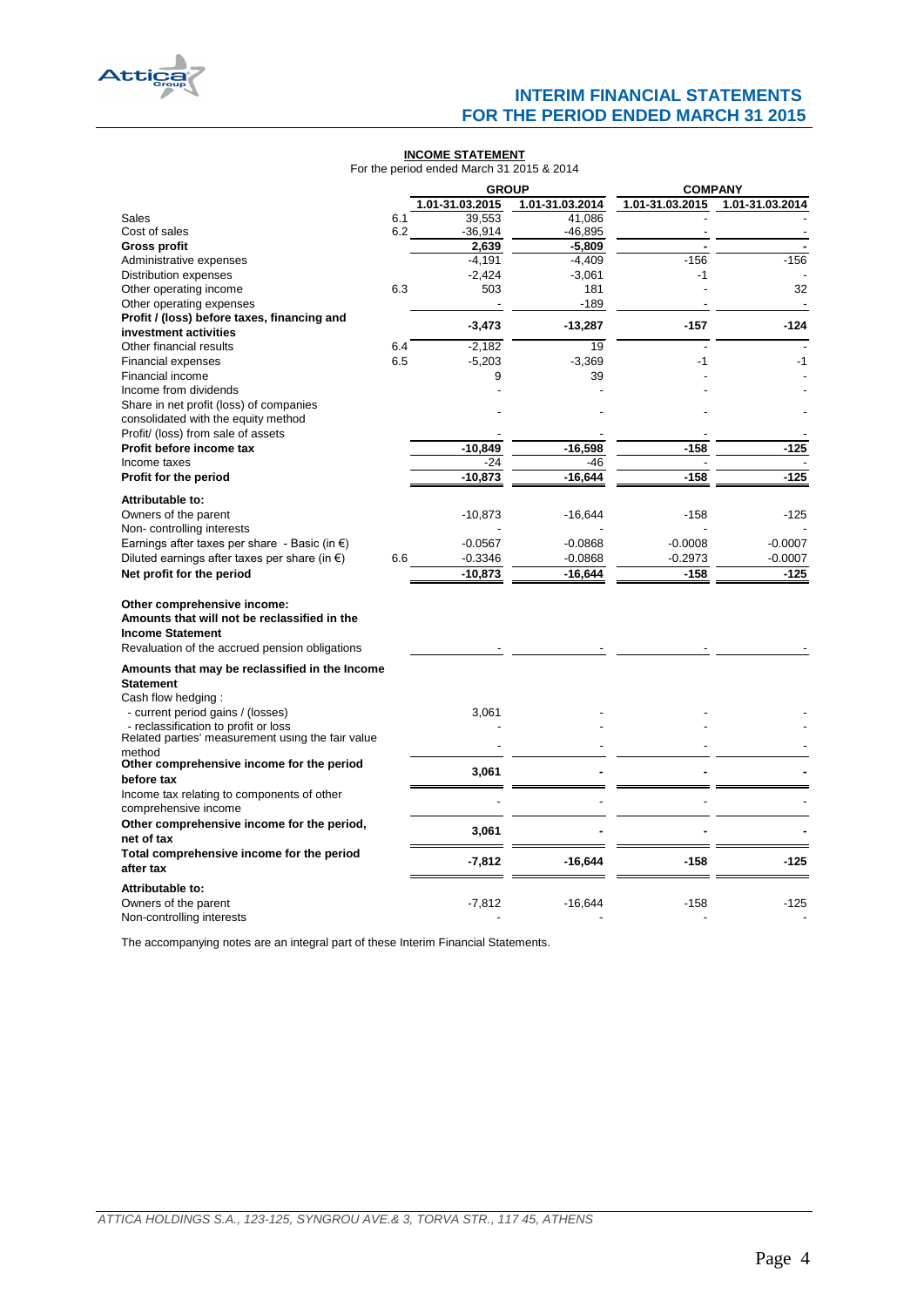

## **BALANCE SHEET As at 31 of March 2015 and at December 31, 2014**

|                                              |      | <b>GROUP</b> |            | <b>COMPANY</b> |            |
|----------------------------------------------|------|--------------|------------|----------------|------------|
|                                              |      | 31/3/2015    | 31/12/2014 | 31/3/2015      | 31/12/2014 |
| <b>ASSETS</b>                                |      |              |            |                |            |
| <b>Non-Current Assets</b>                    |      |              |            |                |            |
| Tangible assets                              | 6.7  | 575,361      | 581,011    | 20             | 24         |
| Intangible assets                            |      | 685          | 727        | 9              | 11         |
| Investments in subsidiaries                  |      |              |            | 499,205        | 496,505    |
| Other non current assets                     |      | 1,213        | 1,213      | 202            | 202        |
| Total                                        |      | 577,259      | 582,951    | 499,436        | 496,742    |
| <b>Current Assets</b>                        |      |              |            |                |            |
| Inventories                                  | 6.8  | 3,130        | 3,481      |                |            |
| Trade and other receivables                  | 6.9  | 44,824       | 48,785     | 389            | 673        |
| Other current assets                         | 6.10 | 17,457       | 16,000     | 2,184          | 2,148      |
| Cash and cash equivalents                    | 6.11 | 24,379       | 23,937     | 365            | 3,092      |
| <b>Total</b>                                 |      | 89,790       | 92,203     | 2,938          | 5,913      |
| Assets held for sale                         |      |              |            |                |            |
| <b>Total Assets</b>                          |      | 667,049      | 675,154    | 502,374        | 502,655    |
| <b>EQUITY AND LIABILITIES</b>                |      |              |            |                |            |
| <b>Equity</b>                                |      |              |            |                |            |
| Share capital                                | 6.12 | 57,498       | 57,498     | 57,498         | 57,498     |
| Share premium                                | 6.12 | 290,256      | 290,256    | 290,256        | 290,256    |
| Fair value reserves                          | 6.12 | $-1,341$     | $-4,402$   | 102,229        | 102,229    |
| Other reserves                               | 6.12 | 131,598      | 131,598    | 44,080         | 44,080     |
| Retained earnings                            |      | $-146,006$   | -135,133   | $-5,164$       | $-5,006$   |
|                                              |      |              |            |                |            |
| Equity attributable to parent's shareholders |      | 332,005      | 339,817    | 488,899        | 489,057    |
| <b>Minority interests</b>                    |      |              |            |                |            |
| <b>Total Equity</b>                          |      | 332,005      | 339,817    | 488,899        | 489,057    |
| <b>Non-current liabilities</b>               |      |              |            |                |            |
| Deferred tax liability                       |      | 15           | 15         |                |            |
| Accrued pension and retirement obligations   |      | 1,675        | 1,664      | 43             | 43         |
| Long-term borrowings                         | 6.13 | 271,863      | 270,801    |                |            |
| <b>Non-Current Provisions</b>                |      | 1,392        | 1,342      | 264            | 264        |
| Other non-current liabilities                |      | 13,000       | 13,000     | 13,000         | 13,000     |
| Total                                        |      | 287,945      | 286,822    | 13,307         | 13,307     |
| <b>Current Liabilities</b>                   |      |              |            |                |            |
| Trade and other payables                     |      | 18,441       | 19,571     | 29             | 27         |
| <b>Tax liabilities</b>                       |      | 149          | 143        | 20             | 20         |
| Short-term debt                              | 6.13 | 11,360       | 11,360     |                |            |
| Derivatives                                  | 6.14 | 1,945        | 4,924      |                |            |
| Other current liabilities                    | 6.15 | 15,204       | 12,517     | 119            | 244        |
| Total                                        |      | 47,099       | 48,515     | 168            | 291        |
| Liabilities related to Assets held for sale  |      | 335,044      | 335,337    | 13,475         | 13,598     |
| <b>Total liabilities</b>                     |      |              |            |                |            |
| <b>Total Equity and Liabilities</b>          |      | 667,049      | 675,154    | 502,374        | 502,655    |

<span id="page-4-0"></span>The accompanying notes are an integral part of these Interim Financial Statements.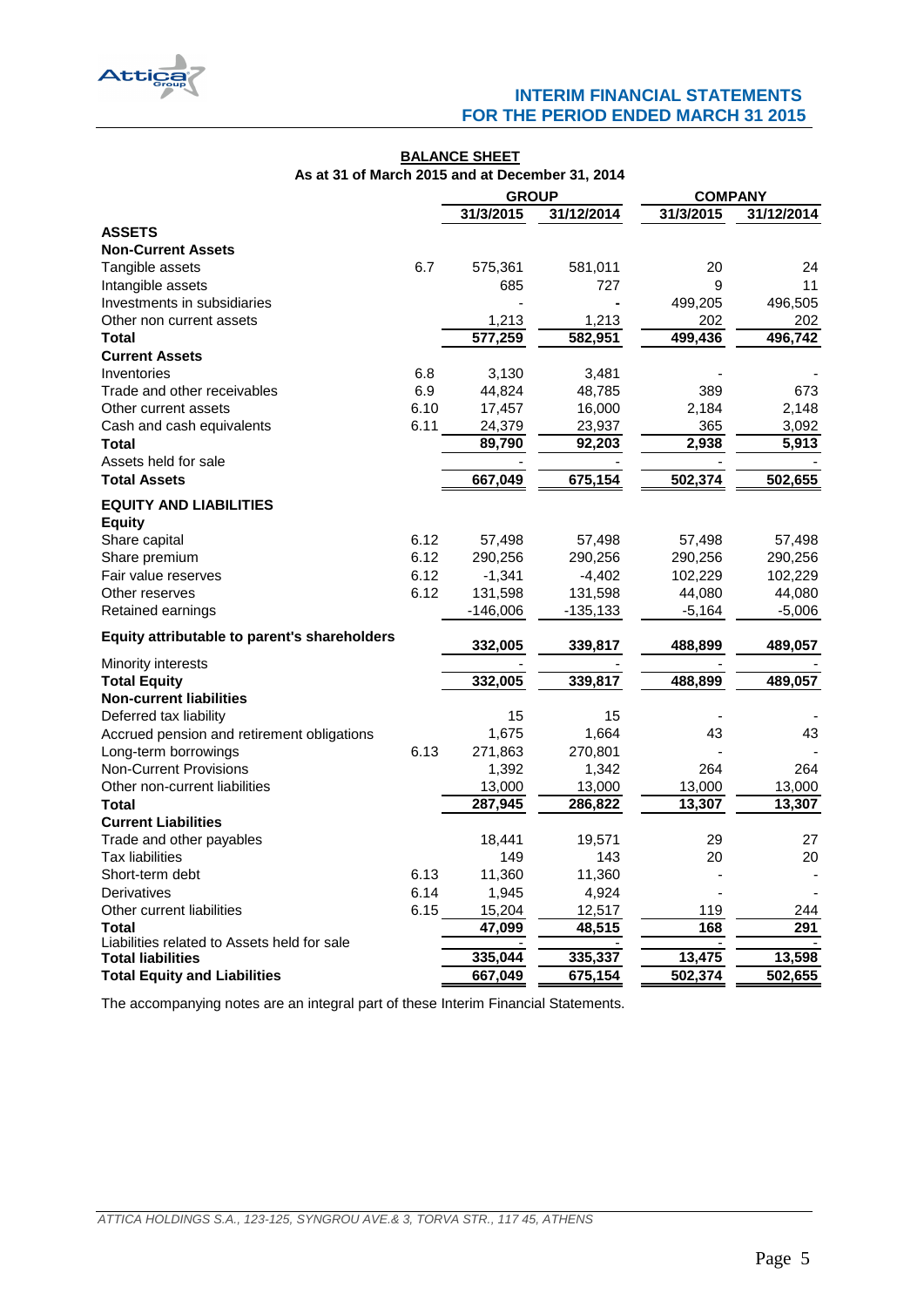

**GROUP**

# **INTERIM FINANCIAL STATEMENTS FOR THE PERIOD ENDED MARCH 31 2015**

## **Statement of Changes in Equity**

For the Period 1/01-31/03/2015

|                                                 | Number of<br>shares | <b>Share</b><br>capital | <b>Share</b><br>premium | <b>Revaluation</b><br>of financial<br>instruments | Other<br>reserves | Retained<br>earnings | Total<br><b>Equity</b> |
|-------------------------------------------------|---------------------|-------------------------|-------------------------|---------------------------------------------------|-------------------|----------------------|------------------------|
| <b>Balance at 1/1/2015</b>                      | 191,660,320         | 57,498                  | 290,256                 | $-4,402$                                          | 131,598           | $-135, 133$          | 339,817                |
| Profit for the period                           |                     |                         |                         |                                                   |                   | $-10,873$            | $-10,873$              |
| Other comprehensive income                      |                     |                         |                         |                                                   |                   |                      |                        |
| Cash flow hedges:                               |                     |                         |                         |                                                   |                   |                      |                        |
| Current period gains/(losses)                   |                     |                         |                         | 3,061                                             |                   |                      | 3,061                  |
| reclassification to profit or loss              |                     |                         |                         |                                                   |                   |                      |                        |
| Revaluation of the accrued pension obligations  |                     |                         |                         |                                                   |                   |                      |                        |
| Total recognised income and expense for the     |                     |                         |                         |                                                   |                   |                      |                        |
| period                                          |                     | $\blacksquare$          |                         | 3,061                                             |                   | $-10,873$            | $-7,812$               |
| Share capital issue                             |                     |                         |                         |                                                   |                   |                      |                        |
| Transfer between reserves and retained earnings |                     |                         |                         |                                                   |                   |                      |                        |
| <b>Balance at 31/3/2015</b>                     | 191,660,320         | 57,498                  | 290,256                 | $-1,341$                                          | 131,598           | $-146,006$           | 332,005                |

# **Statement of Changes in Equity**

For the Period 1/01-31/03/2014

## <span id="page-5-0"></span>**GROUP**

<span id="page-5-1"></span>

|                                         | Number of<br>shares | <b>Share</b><br>capital  | <b>Share</b><br>premium | <b>Revaluation</b><br>of financial<br>instruments | Other<br>reserves | <b>Retained</b><br>earnings | Total<br><b>Equity</b> |
|-----------------------------------------|---------------------|--------------------------|-------------------------|---------------------------------------------------|-------------------|-----------------------------|------------------------|
| <b>Balance at 1/1/2014</b>              | 191,660,320         | 57,498                   | 290,011                 |                                                   | 152,848           | $-160,304$                  | 340,053                |
| Profit for the period                   |                     |                          |                         |                                                   |                   | $-16,644$                   | $-16,644$              |
| Other comprehensive income              |                     |                          |                         |                                                   |                   |                             |                        |
| Cash flow hedges:                       |                     |                          |                         |                                                   |                   |                             |                        |
| Current period gains/(losses)           |                     |                          |                         |                                                   |                   |                             |                        |
| reclassification to profit or loss      |                     | $\overline{\phantom{0}}$ |                         |                                                   | $\blacksquare$    |                             |                        |
| Revaluation of the accrued pension      |                     |                          |                         |                                                   |                   |                             |                        |
| Total recognised income and expense for |                     |                          |                         |                                                   |                   |                             |                        |
| the period                              |                     |                          |                         |                                                   |                   | $-16,644$                   | $-16,644$              |
| Share capital issue                     |                     |                          |                         |                                                   |                   |                             |                        |
| Capitalisation of share premium         |                     |                          |                         |                                                   |                   |                             |                        |
| Transfer between reserves and retained  |                     |                          |                         |                                                   |                   |                             |                        |
| earnings                                |                     |                          |                         |                                                   |                   |                             |                        |
| <b>Balance at 31/3/2014</b>             | 191,660,320         | 57,498                   | 290,011                 |                                                   | 152,848           | $-176,948$                  | 323,409                |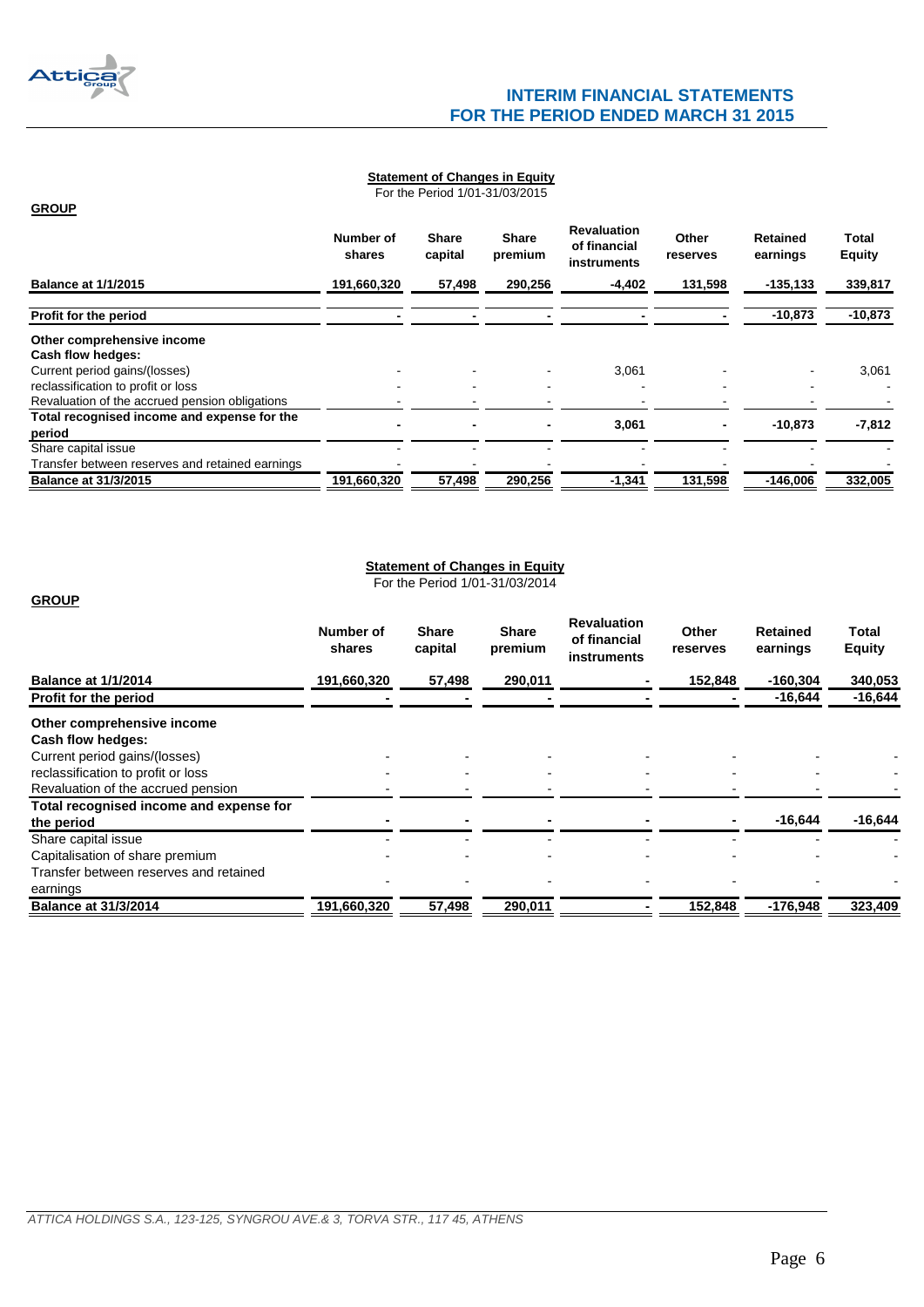

**COMPANY**

<span id="page-6-0"></span>**COMPANY**

# **Statement of Changes in Equity**

For the Period 1/01-31/03/2015

|                                                                                                                        | Number of<br>shares | <b>Share</b><br>capital | <b>Share</b><br>premium | <b>Revaluation</b><br>reserves of<br>tangible assets | Other<br>reserves | Retained<br>earnings | Total<br><b>Equity</b> |
|------------------------------------------------------------------------------------------------------------------------|---------------------|-------------------------|-------------------------|------------------------------------------------------|-------------------|----------------------|------------------------|
| <b>Balance at 1/1/2015</b>                                                                                             | 191,660,320         | 57,498                  | 290.256                 | 102,229                                              | 44,080            | $-5,006$             | 489,057                |
| Profit for the period                                                                                                  |                     |                         |                         |                                                      |                   | -158                 | $-158$                 |
| Other comprehensive income<br>Cash flow hedges:<br>Current period gains/(losses)<br>Reclassification to profit or loss |                     |                         |                         |                                                      |                   |                      |                        |
| Revaluation of the accrued pension obligations                                                                         |                     |                         |                         |                                                      |                   |                      |                        |
| Total recognised income and expense for<br>the period                                                                  |                     |                         |                         |                                                      |                   | $-158$               | $-158$                 |
| Share capital issue<br>Capitalisation of share premium                                                                 |                     |                         |                         |                                                      |                   |                      |                        |
| Transfer between reserves and retained<br>earnings                                                                     |                     |                         |                         |                                                      |                   |                      |                        |
| <b>Balance at 31/3/2015</b>                                                                                            | 191,660,320         | 57,498                  | 290,256                 | 102,229                                              | 44,080            | $-5,164$             | 488,899                |

#### **Statement of Changes in Equity**

For the Period 1/01-31/03/2014

<span id="page-6-1"></span>

|                                                 | Number of<br>shares | <b>Share</b><br>capital | <b>Share</b><br>premium | <b>Revaluation</b><br>reserves of<br>tangible assets | Other<br>reserves | <b>Retained</b><br>earnings | <b>Total</b><br><b>Equity</b> |
|-------------------------------------------------|---------------------|-------------------------|-------------------------|------------------------------------------------------|-------------------|-----------------------------|-------------------------------|
| <b>Balance at 1/1/2014</b>                      | 191,660,320         | 57,498                  | 290,011                 | 91,380                                               | 65,330            | $-20,460$                   | 483,759                       |
| Profit for the period                           |                     |                         |                         |                                                      |                   | $-125$                      | $-125$                        |
| Other comprehensive income<br>Cash flow hedges: |                     |                         |                         |                                                      |                   |                             |                               |
| Current period gains/(losses)                   |                     |                         |                         |                                                      |                   |                             |                               |
| Reclassification to profit or loss              |                     |                         |                         |                                                      |                   |                             |                               |
| Total recognised income and expense for the     |                     |                         |                         |                                                      |                   |                             |                               |
| period                                          |                     |                         |                         |                                                      |                   | $-125$                      | $-125$                        |
| Share capital issue                             |                     |                         |                         |                                                      |                   |                             |                               |
| Capitalisation of share premium                 |                     |                         |                         |                                                      |                   |                             |                               |
| Transfer between reserves and retained earnings |                     |                         |                         |                                                      |                   |                             |                               |
| <b>Balance at 31/3/2014</b>                     | 191,660,320         | 57,498                  | 290,011                 | 91,380                                               | 65,330            | $-20,585$                   | 483,634                       |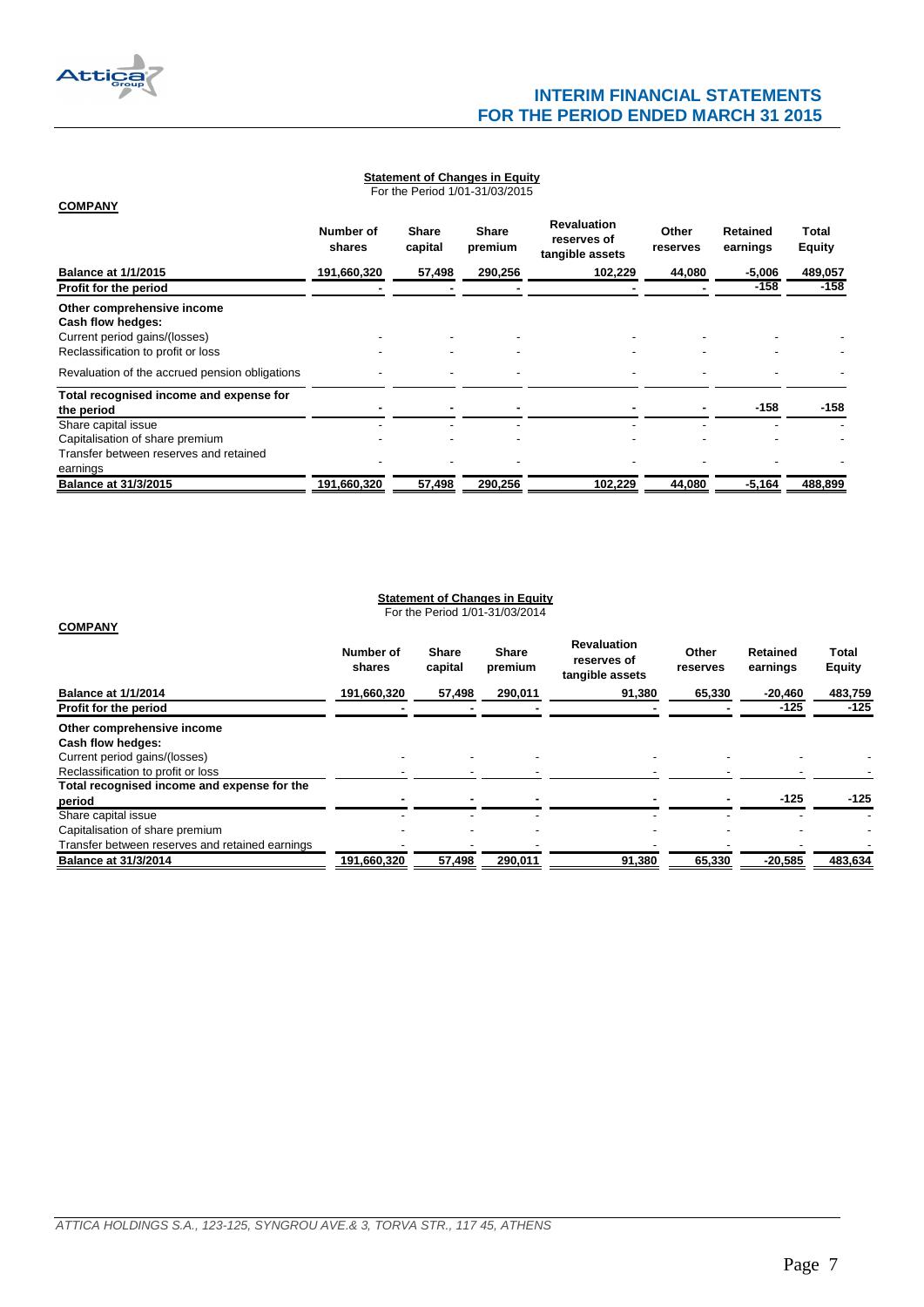

## **CASH FLOW STATEMENT**

For the period 1/1-31/3 2015 & 2014

|                                                                    |     | <b>GROUP</b>  |               | <b>COMPANY</b> |                         |  |
|--------------------------------------------------------------------|-----|---------------|---------------|----------------|-------------------------|--|
|                                                                    |     | 1/1-31/3/2015 | 1/1-31/3/2014 | 1/1-31/3/2015  | 1/1-31/3/2014           |  |
| <b>Cash flow from Operating Activities</b>                         |     |               |               |                |                         |  |
| Profit/(Loss) Before Taxes                                         |     | $-10,849$     | $-16,598$     | $-158$         | -125                    |  |
| <b>Adjustments for:</b>                                            |     |               |               |                |                         |  |
| Depreciation & amortization                                        |     | 5,742         | 6,061         | 6              | 8                       |  |
| Deferred tax expense                                               |     |               |               |                |                         |  |
| Provisions                                                         |     | 75            | 278           |                | $\overline{\mathbf{c}}$ |  |
| Foreign exchange differences                                       |     | 42            | $-19$         |                |                         |  |
| Net (profit)/Loss from investing activities                        |     | 2,111         | $-71$         |                |                         |  |
| Interest and other financial expenses                              | 6.5 | 5,193         | 3,353         |                |                         |  |
| Plus or minus for Working Capital changes:                         |     |               |               |                |                         |  |
| Decrease/(increase) in Inventories                                 |     | 352           | 198           |                |                         |  |
| Decrease/(increase) in Receivables                                 |     | 2,520         | $-178$        | 248            | 3                       |  |
| (Decrease)/increase in Payables (excluding banks)                  |     | $-786$        | 6,180         | $-123$         | $-34$                   |  |
| Less:                                                              |     |               |               |                |                         |  |
| Interest and other financial expenses paid                         |     | $-2,614$      | $-2,929$      |                |                         |  |
| Taxes paid                                                         |     | -17           | -16           |                |                         |  |
| Total cash inflow/(outflow) from operating activities (a)          |     | 1,769         | $-3,741$      | $-27$          | $-146$                  |  |
| <b>Cash flow from Investing Activities</b>                         |     |               |               |                |                         |  |
| Acquisition of subsidiaries, associated companies, joint ventures  |     |               |               |                |                         |  |
| and other investments                                              |     |               |               |                |                         |  |
| Purchase of tangible and intangible assets                         |     | -46           | $-378$        |                |                         |  |
| Proceeds from sale of tangible and intangible assets               |     |               |               |                |                         |  |
| Share capital return from subsidiaries                             |     |               |               | 2,538          |                         |  |
| Interest received                                                  |     | 9             | 39            |                |                         |  |
| Increase in capital and additional paid-in capital of subsidiaries |     |               |               | $-5,238$       |                         |  |
| Total cash inflow/(outflow) from investing activities (b)          |     | $-37$         | $-339$        | $-2,700$       |                         |  |
| <b>Cash flow from Financing Activities</b>                         |     |               |               |                |                         |  |
| Proceeds from issue of Share Capital                               |     |               |               |                |                         |  |
| Proceeds from Borrowings                                           |     |               |               |                |                         |  |
| Expenses related to share capital increase                         |     |               |               |                |                         |  |
| Proceeds from subsidiaries capital return                          |     |               |               |                |                         |  |
| Payments of Borrowings                                             |     | $-1,329$      |               |                |                         |  |
| Payments of finance lease liabilities                              |     |               |               |                |                         |  |
| Total cash inflow/(outflow) from financing activities (c)          |     | $-1,329$      |               |                |                         |  |
| Net increase/(decrease) in cash and cash equivalents               |     |               |               |                |                         |  |
| $(a)+(b)+(c)$                                                      |     | 403           | $-4,080$      | $-2,727$       | $-146$                  |  |
|                                                                    |     |               |               |                |                         |  |
| Cash and cash equivalents at beginning of period                   |     | 23,937        | 24,886        | 3,092          | 662                     |  |
| Exchange differences in cash and cash equivalents                  |     | 39            | 1             |                |                         |  |
| Cash and cash equivalents at end of period                         |     | 24,379        | 20,807        | 365            | 516                     |  |

<span id="page-7-0"></span>The accompanying notes are an integral part of these Interim Financial Statements. The method used for the preparation of the above Cash Flow Statement is the Indirect Method.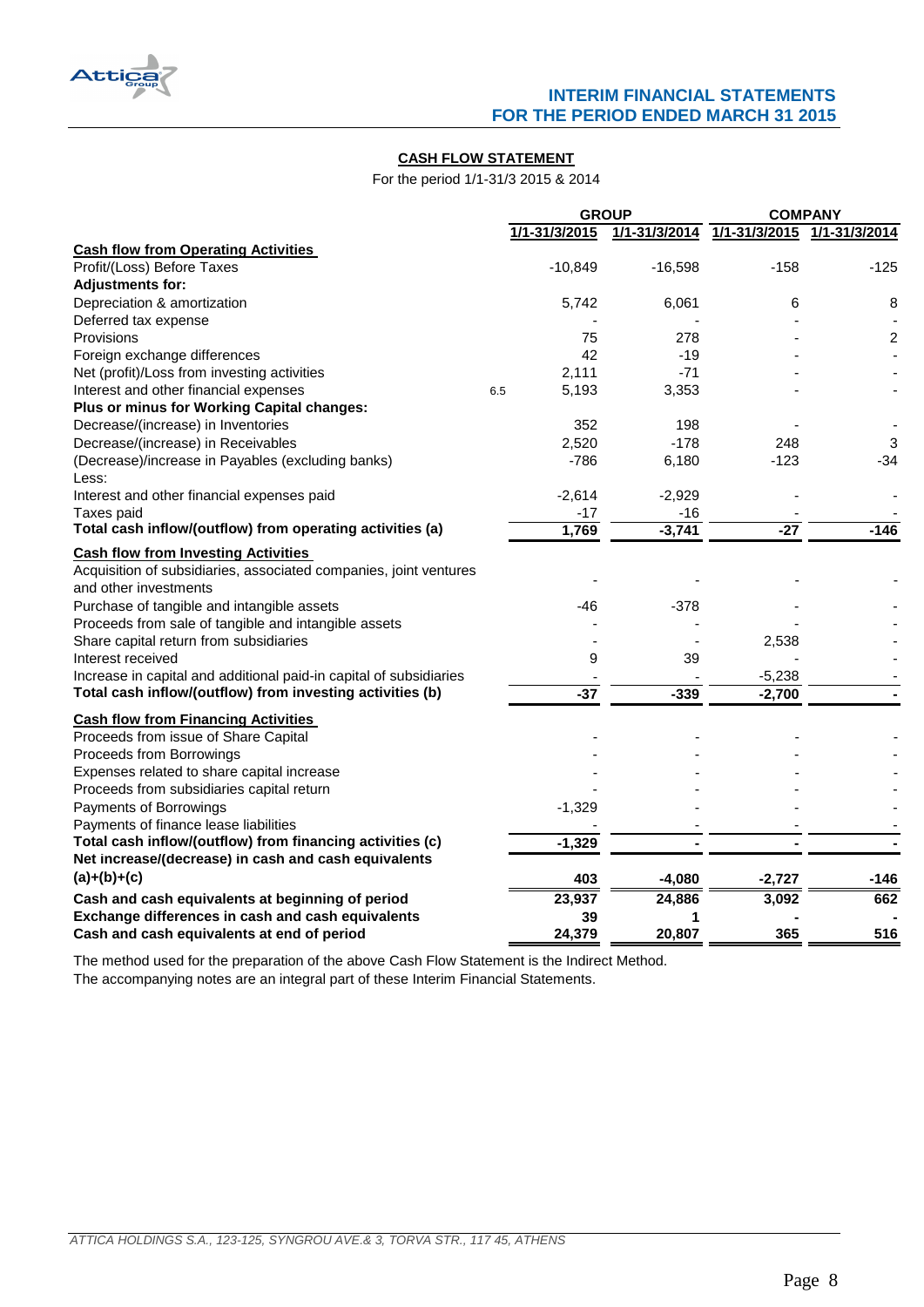

## **Notes to the Financial Statements**

## <span id="page-8-1"></span><span id="page-8-0"></span>**1. General information**

ATTICA HOLDINGS S.A. ("ATTICA GROUP") is a Holding Company and as such does not have trading activities of its own. The Company, through its subsidiaries, mainly operates in passenger shipping.

The headquarters of the Company are in Athens, Greece, 123-125, Syngrou Avenue & 3, Torva Street, 11745.

The number of employees, at period end, was 2 for the parent company and 975 for the Group, while at 31/3/2014 was 2 and 1,015 respectively.

Attica Holdings S.A. shares are listed in the Athens Stock Exchange under the ticker symbol ATTICA.

The corresponding ticker symbol for Bloomberg is ATTICA GA and for Reuters is EPA.AT.

The total number of common registered voting shares outstanding as at 31 March 2015 was 191,660,320. The total market capitalization was Euro 86,247 thousand approximately.

The financial statements of Attica Holdings S.A. are included, using the full consolidation method, in the consolidated financial statements of MARFIN INVESTMENT GROUP HOLDINGS S.A. which is registered in Greece and whose total participation in the company (directly & indirectly), was 89.38%.

The interim financial statements of the Company and the Group for the period ending at 31 March 2015 were approved by the Board of Directors on May 25, 2015.

*Due to rounding there may be minor differences in some amounts.*

#### <span id="page-8-2"></span>**2. Basic accounting policies**

The condensed interim separate and consolidated Financial Statements (hereafter "Financial Statements") for the three-month period that ended at 31/03/2015, have been prepared according to the principle of historical cost, as amended by the readjustment of specific elements at fair values and the going concern principle. The Financial Statements are in accordance with the International Financial Reporting Standards (IFRS) as these have been adopted by the European Union up until 31/03/2015 and specifically according to the provisions of IAS 34 "Interim Financial Reporting".

Note 2.1. presents the Accounting Policy in accordance with the presentation of ANEK S.A. - SUPERFAST ENDEKA HELLAS INC &CO Joint Venture in the financial statements of the Group.

Note 2.2. presents standards, amendments and interpretations that are not effective and have not been adopted by the European Union.

Therefore, the attached interim financial statements shall be used in line with the annual financial statements as of 31<sup>st</sup> December 2014 which comprise completed scope of the accounting policies and the measurement method which have been used.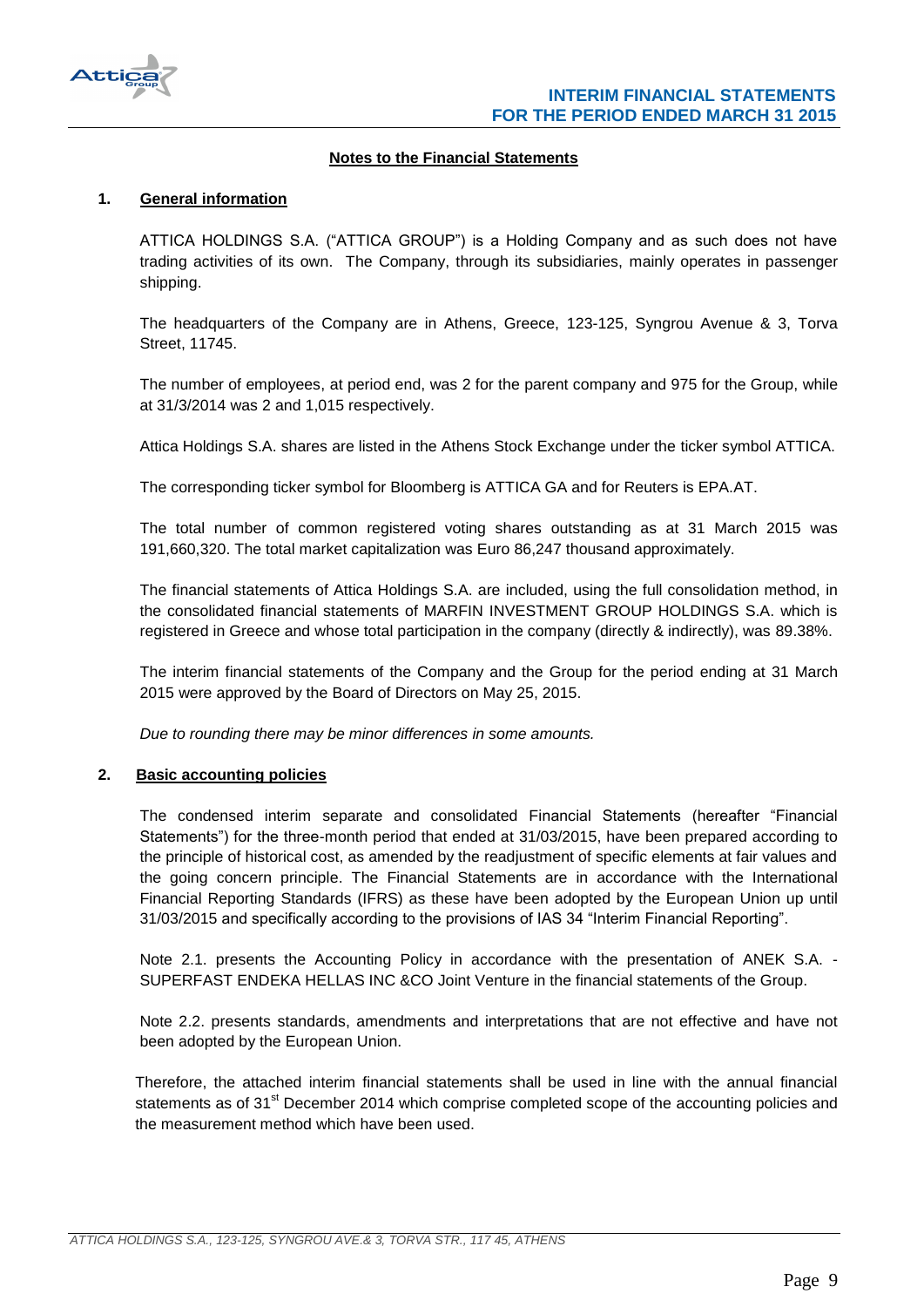

# <span id="page-9-0"></span>2.1. Accounting Policy in accordance with the presentation of Anek S.A. - Superfast Endeka Hellas INC & CO Joint Venture in the financial statements of the Group

IFRS 11 supersedes IAS 31 "Interests in Joint Ventures" and SIC 13 "Jointly Controlled Entities – Non-Monetary Contributions by Venturers". International Financial Reporting Standard 11 aligns the accounting for these investments, as well as the rights and obligations of joint venturers.

The Group interest in «Joint Venture ΑΝΕΚ S.A. & SUPERFAST ENDEKA HELLAS INC & Co» has been classified, under the provisions of IFRS 11 as a «joint operation». In compliance with this classification, the Group recognizes in its consolidated financial statements:

- a) its assets, including its share of any assets held jointly;
- b) its liabilities, including its share of any liabilities incurred jointly;
- c) its share of the revenue from the sale of the output by the joint operation; and
- d) its expenses, including its share of any expenses incurred jointly.

It is to be noted that prior to adopting IFRS 11 and in compliance with IAS 31, the Group had classified its interest in «Joint Venture ΑΝΕΚ S.A. & SUPERFAST ENDEKA HELLAS INC & Co» as «jointly controlled operations». The objective of a joint venture is generation of revenue and its distribution among the venturers as determined by the contractual arrangement. In accordance with IAS 31, every venture, based on its interest in a jointly controlled operation, shall recognize in its separate financial statements:

a) the assets that it controls and the liabilities that it incurs; and

b) the expenses that it incurs and its share of the income that it earns from the sale of goods or services by the joint venture.

Because the assets, liabilities, income and expenses are already recognised in the separate financial statements of every venturer, no adjustments or other consolidation procedures are required in respect of these items, while, at the same time, net receivables, arising as at every balance sheet date from the relative liquidation and payments of the joint venture to and from the venturers are presented as short-term receivables.

Therefore, the replacement of IAS 31 by IFRS 11 does not affect the Group's presentation of its rights and obligations and revenues and expenses, attributed to its interest in "Joint Venture ΑΝΕΚ S.A. & SUPERFAST ENDEKA HELLAS INC & Co".

# <span id="page-9-1"></span>2.2. New Standards, Interpretations, Revisions and Amendments to existing Standards that are effective and have been adopted by the European Union

The following amendments and interpretations of the IFRS have been issued by IASB and their application is mandatory from or after 01/01/2015. The most significant Standards and Interpretations are as follows: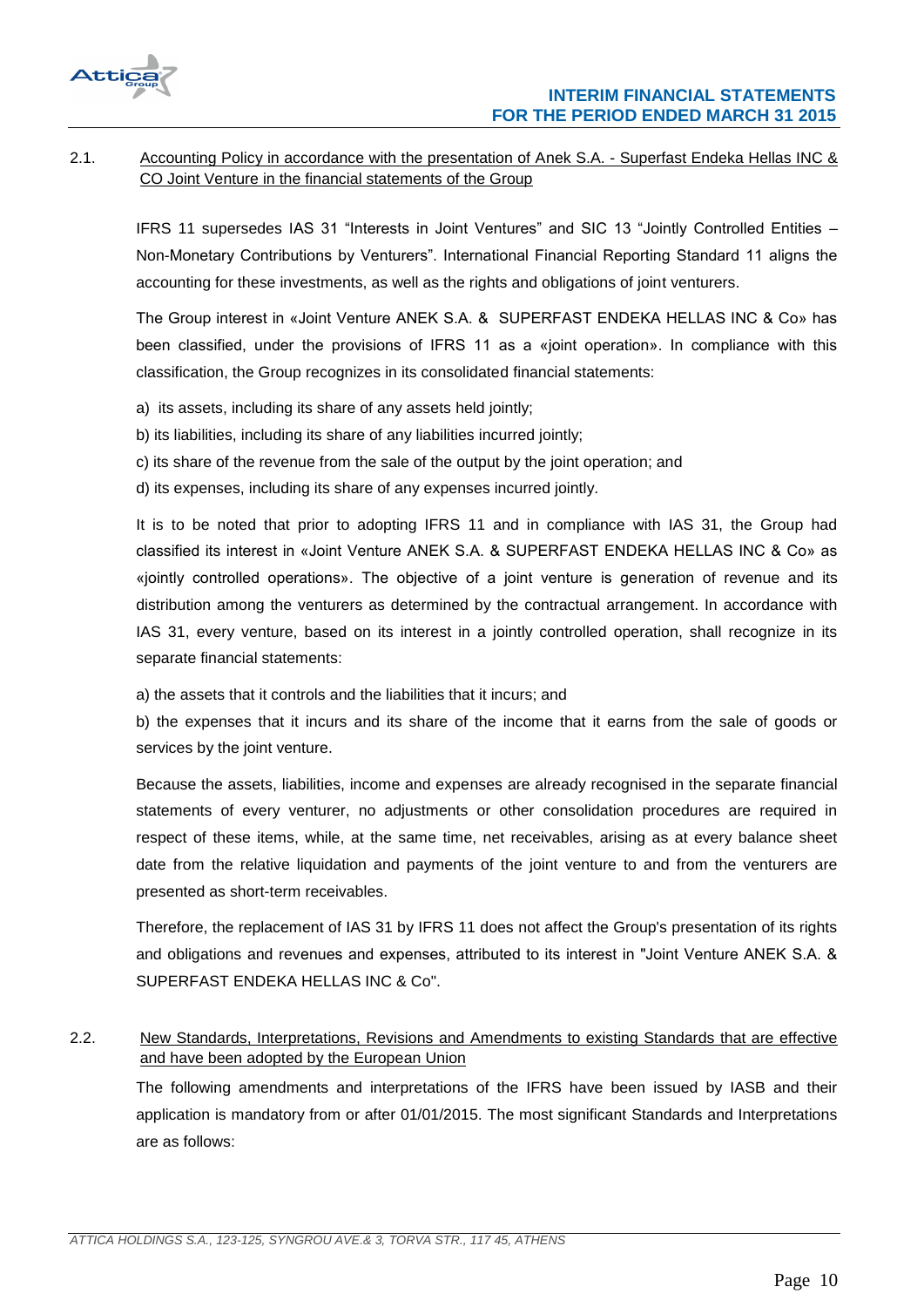

# **Annual Improvements cycle 2010-2012 (effective for annual periods starting on or after 01/07/2014)**

In December 2013, the IASB issued Annual Improvements to IFRSs 2010-2012 Cycle, a collection of amendments to IFRSs, in response to eight issues addressed during the 2010-2012 cycle. The amendments are effective for annual periods beginning on or after 1 July 2014, although entities are permitted to apply them earlier. The issues included in this cycle are the following: IFRS 2: Definition of 'vesting condition', IFRS 3: Accounting for contingent consideration in a business combination, IFRS 8: Aggregation of operating segments, IFRS 8: Reconciliation of the total of the reportable segments' assets to the entity's assets, IFRS 13: Short-term receivables and payables, IAS 7: Interest paid that is capitalised, IAS 16/IAS 38: Revaluation method—proportionate restatement of accumulated depreciation and IAS 24: Key management personnel. The amendments do not affect the consolidated / separate Financial Statements.

# **Annual Improvements cycle 2011-2013 (effective for annual periods starting on or after 01/07/2014)**

In December 2013, the IASB issued Annual Improvements to IFRSs 2011-2013 Cycle, a collection of amendments to IFRSs, in response to four issues addressed during the 2011-2013 cycle. The amendments are effective for annual periods beginning on or after 1 July 2014, although entities are permitted to apply them earlier.

The issues included in this cycle are the following: IFRS 1: Meaning of effective IFRSs, IFRS 3: Scope exceptions for joint ventures; IFRS 13: Scope of paragraph 52 (portfolio exception); and IAS 40: Clarifying the interrelationship of IFRS 3 Business Combinations and IAS 40 Investment Property when classifying property as investment property or owner-occupied property. The amendments do not affect the consolidated / separate Financial Statements.

# **[Defined Benefit Plans: Employee Contributions](http://www.ifrs.org/Current-Projects/IASB-Projects/Defined-Benefit-Plans-Employee-Contributions/Pages/IAS-19-Employee-Benefits.aspx) (Amendments to IAS 19) (effective for annual periods starting on or after 01/07/2014)**

In November 2013, the IASB published narrow scope amendments to IAS 19 "Employee Benefits" entitled Defined Benefit Plans: Employee Contributions (Amendments to IAS 19). The narrow scope amendments apply to contributions from employees or third parties to defined benefit plans. The objective of the amendments is to simplify the accounting for contributions that are independent of the number of years of employee service, for example, employee contributions that are calculated according to a fixed percentage of salary. The amendment does not affect the consolidated / separate Financial Statements.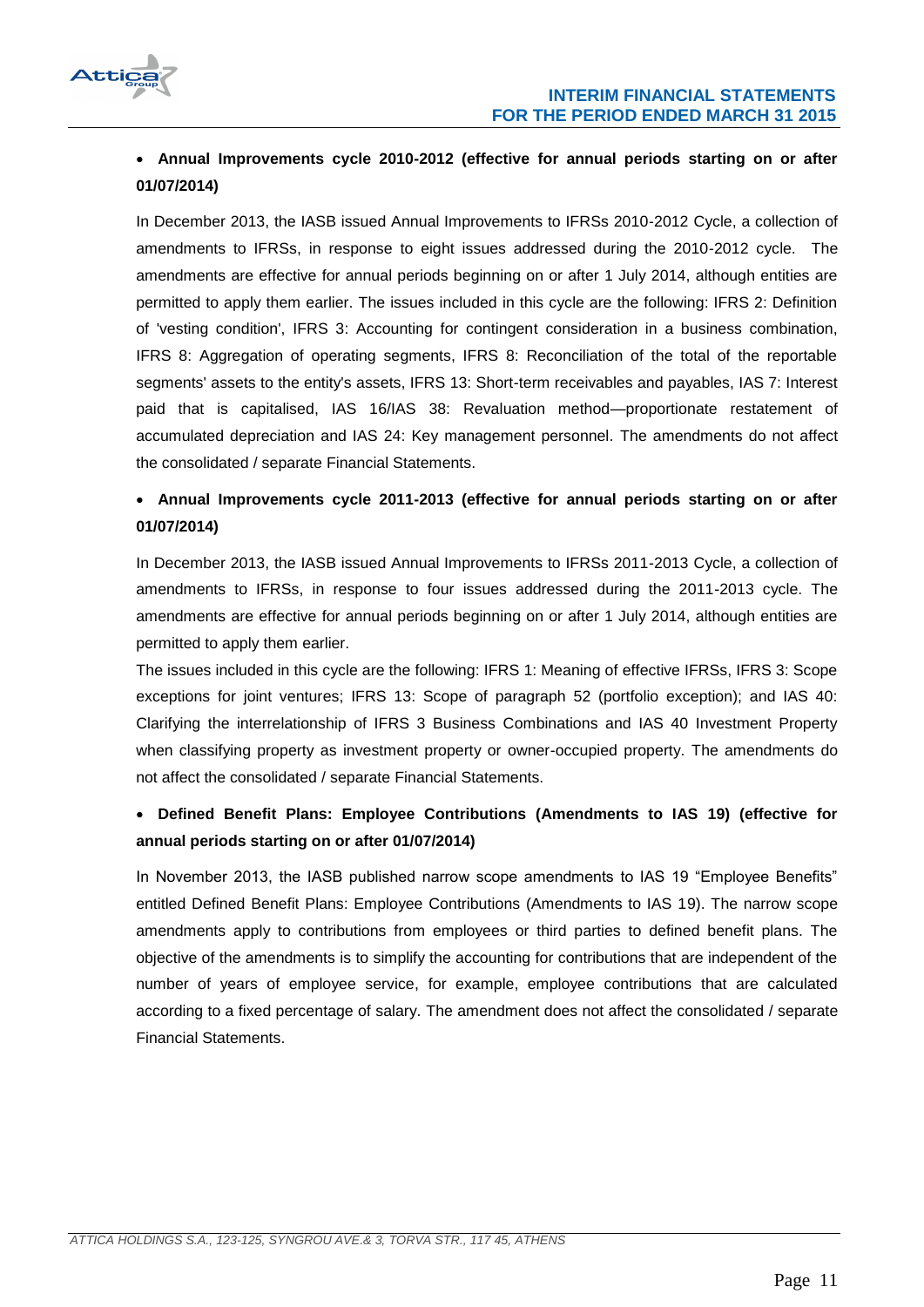

## <span id="page-11-0"></span>**3. Financial risk management**

#### <span id="page-11-1"></span>3.1. Financial risk factors

The Group is exposed to a series of financial risks, including market risk (unexpected volatility of exchange rates and interest rates) and credit risk. Consequently, the Group uses a risk management program which seeks to minimize potential adverse effects.

Risk management relates to identifying, evaluating and hedging financial risks. The Group's policy is not to undertake any transactions of a speculative nature.

The Group's financial instruments consist mainly of deposits with banks, receivables and payables, loans, repos, finance leases and derivatives.

## <span id="page-11-2"></span>3.1.1. Foreign currency risk

The functional currency of the Group is EURO.

#### **ASSETS AND LIABILITIES IN FOREIGN CURRENCY**

|                              |            | 31/3/2015    | 31/12/2014 |              |  |
|------------------------------|------------|--------------|------------|--------------|--|
| <b>GROUP</b>                 | <b>USD</b> | <b>OTHER</b> | <b>USD</b> | <b>OTHER</b> |  |
| <b>Notional amounts</b>      |            |              |            |              |  |
| <b>Financial assets</b>      | 358        |              | 422        |              |  |
| <b>Financial liabilities</b> |            |              |            |              |  |
| <b>Short-term exposure</b>   | 358        |              | 422        |              |  |
| <b>Financial assets</b>      |            |              |            |              |  |
| <b>Financial liabilities</b> |            |              |            |              |  |
| Long-term exposure           |            |              |            |              |  |
|                              |            |              |            |              |  |

The table below presents the sensitivity of the period's result and owner's equity to a reasonable change in the interest rate equal to +/-10% in relation to the financial assets, financial liabilities and the transactional currency EURO/USD.

| <b>GROUP</b>                                 | Sensitivity factor |            | Sensitivity factor |        |
|----------------------------------------------|--------------------|------------|--------------------|--------|
|                                              | 10%                | $-10%$     | 10%                | $-10%$ |
|                                              | 31/3/2015          |            | 31/12/2014         |        |
|                                              |                    | <b>USD</b> |                    | USD    |
| Profit for the fiscal year (before<br>taxes) | 30                 | -30        | 31                 | -31    |
| Net position                                 | 30                 | -30        | 31                 | -31    |

Moreover, the Group is affected by the exchange rates to the extent that the fuel oil purchased for the operation of the vessels are traded internationally in U.S. Dollars.

## <span id="page-11-3"></span>3.1.2. Liquidity risk

Prudent liquidity risk management implies sufficient cash and availability of necessary available funding sources.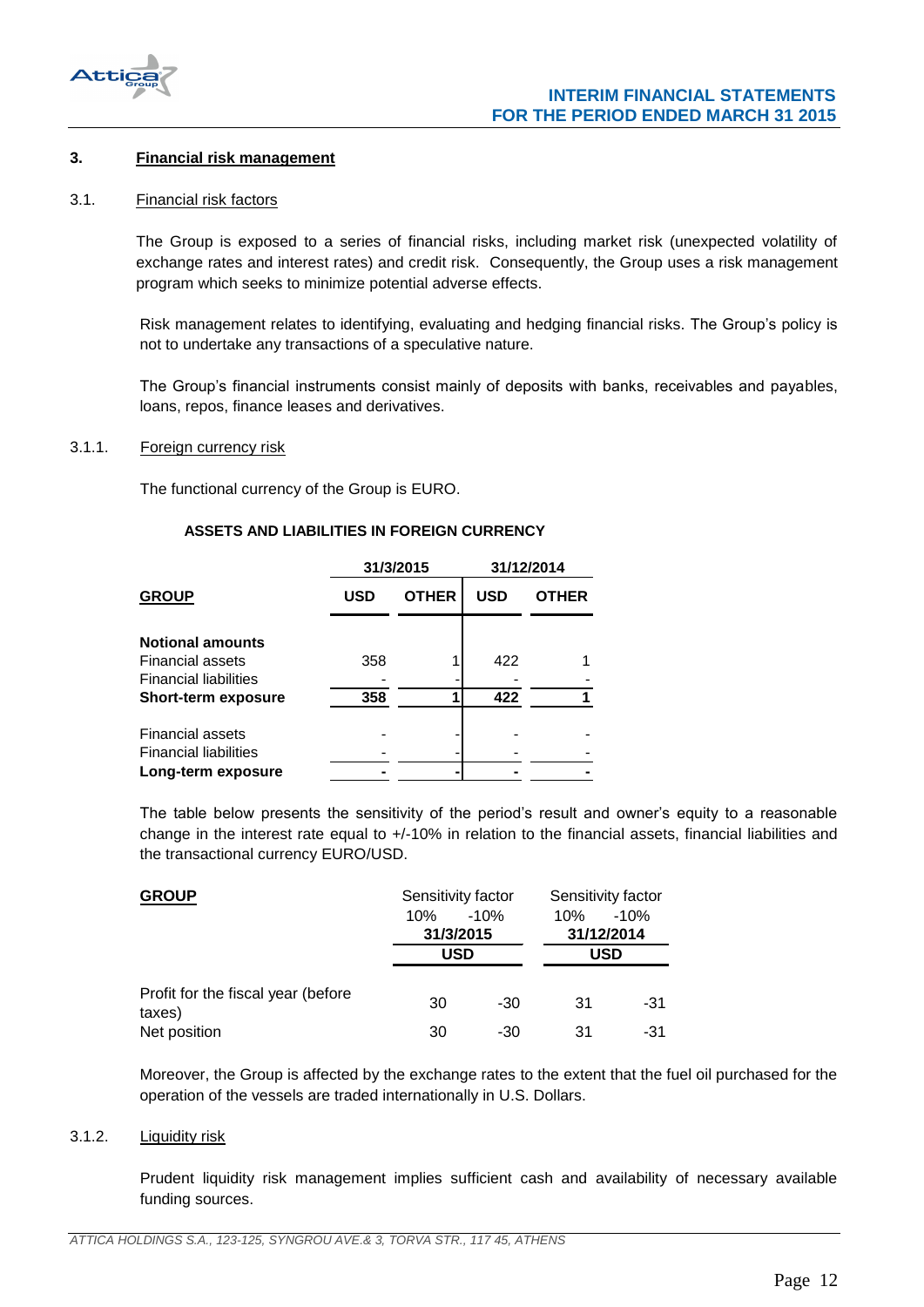

The Group is managing its liquidity requirements on a daily basis through a systematic monitoring of its short and long term financial liabilities and of the payments that are made on a daily basis.

Furthermore, the Group constantly monitors the maturity of its receivables and payables, in order to retain a balance of its capital employed and its flexibility via its bank credit worthiness.

The maturity of the financial liabilities as of 31/03/2015 and 31/12/2014 of the Group and the Company is analyzed as follows:

|                                                                  | <b>GROUP</b><br>31/3/2015 |                |                             |                   |  |  |  |
|------------------------------------------------------------------|---------------------------|----------------|-----------------------------|-------------------|--|--|--|
|                                                                  | Short-term                |                | Long-term                   |                   |  |  |  |
|                                                                  | Within 6<br>months        | 6 to 12 months | 1 to 5 years                | more than 5 years |  |  |  |
| Long-term borrowing                                              | 5,904                     | 5,456          | 200,654                     | 71,209            |  |  |  |
| Trade payables                                                   | 18,441                    |                |                             |                   |  |  |  |
| Other short-term / long-term liabilities<br>Short-term borrowing | 15,353                    |                | 13,000                      |                   |  |  |  |
| Derivative financial instruments                                 | 1,945                     |                |                             |                   |  |  |  |
| <b>Total</b>                                                     | 41,643                    | 5,456          | 213,654                     | 71,209            |  |  |  |
|                                                                  |                           |                | 31/12/2014                  |                   |  |  |  |
|                                                                  | Short-term                |                |                             | Long-term         |  |  |  |
|                                                                  | Within 6<br>months        | 6 to 12 months | 1 to 5 years                | more than 5 years |  |  |  |
| Long-term borrowing                                              | 5,904                     | 5,456          | 198,742                     | 72,059            |  |  |  |
| Trade payables                                                   | 19,571                    |                |                             |                   |  |  |  |
| Other short-term / long-term liabilities                         | 12,660                    |                | 13,000                      |                   |  |  |  |
| Short-term borrowing                                             |                           |                |                             |                   |  |  |  |
| Derivative financial instruments                                 | 4,924                     |                |                             |                   |  |  |  |
| <b>Total</b>                                                     | 43,059                    | 5,456          | 211,742                     | 72,059            |  |  |  |
|                                                                  |                           |                | <b>COMPANY</b><br>31/3/2015 |                   |  |  |  |
|                                                                  | Short-term                |                |                             | Long-term         |  |  |  |
|                                                                  | Within 6<br>months        | 6 to 12 months | 1 to 5 years                | more than 5 years |  |  |  |
| Trade payables                                                   | 29                        |                |                             |                   |  |  |  |
| Other short-term / long-term liabilities                         | 139                       |                | 13,000                      |                   |  |  |  |
| <b>Total</b>                                                     | 168                       |                | 13,000                      |                   |  |  |  |
|                                                                  |                           |                | 31/12/2014                  |                   |  |  |  |
|                                                                  | Short-term                |                |                             | Long-term         |  |  |  |
|                                                                  | Within 6<br>months        | 6 to 12 months | 1 to 5 years                | more than 5 years |  |  |  |
| Trade payables                                                   | 27                        |                |                             |                   |  |  |  |
| Other short-term / long-term liabilities                         | 264                       |                | 13,000                      |                   |  |  |  |
| <b>Total</b>                                                     | 291                       |                | 13,000                      |                   |  |  |  |

As shown in the table above, the total borrowings of the Group at 31/03/2015 amounted to Euro 283,223 thousand.

## <span id="page-12-0"></span>**4. Consolidation - Joint venture revenue agreement**

#### <span id="page-12-1"></span>4.1. Consolidation of the subsidiaries of Attica Holdings S.A.

The parent company participated 100% in its subsidiaries. The nature of relationship is "Direct" with the exception of Superfast Dodeka (Hellas) INC.& CO Joint Venture, Blue Star Ferries Joint Venture and Blue Star Ferries Maritime S.A. & CO Joint Venture where the nature of relationship is "Under Common Management".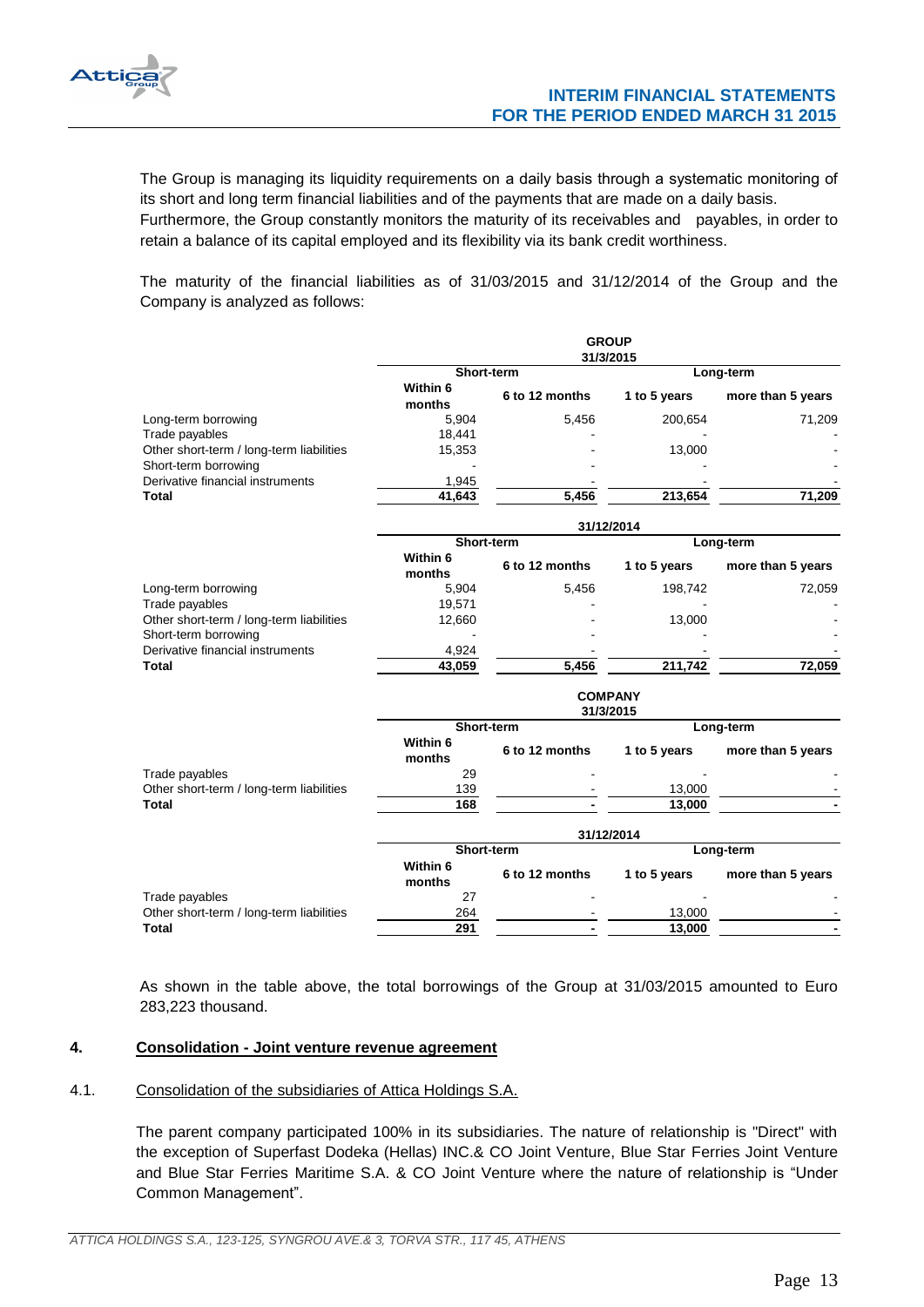

All the companies are consolidated using the full consolidation method.

|                                                              | 31/3/2015                    |                              |         |                                          |                                  |
|--------------------------------------------------------------|------------------------------|------------------------------|---------|------------------------------------------|----------------------------------|
| <b>Subsidiary</b>                                            | Carrying<br>amount           | % of direct<br>participation | Country | <b>Unaudited</b><br><b>Fiscal Years*</b> | <b>Audited fiscal</b><br>years** |
| SUPERFAST EPTA MC.                                           | 49                           | 100.00%                      | Greece  | 2009-2014                                |                                  |
| SUPERFAST OKTO MC.                                           | 32                           | 100.00%                      | Greece  | 2009-2014                                |                                  |
| SUPERFAST ENNEA MC.                                          | 19                           | 100.00%                      | Greece  | 2009-2014                                |                                  |
| SUPERFAST DEKA MC.                                           | 54                           | 100.00%                      | Greece  | 2009-2014                                |                                  |
| NORDIA MC.                                                   | 17                           | 100.00%                      | Greece  | 2009-2014                                |                                  |
| <b>MARIN MC.</b>                                             | 2,302                        | 100.00%                      | Greece  | 2009-2014                                |                                  |
| <b>ATTICA CHALLENGE LTD</b>                                  | 2                            | 100.00%                      | Malta   |                                          |                                  |
| <b>ATTICA SHIELD LTD</b>                                     | 2                            | 100.00%                      | Malta   |                                          |                                  |
| ATTICA PREMIUM S.A.                                          |                              | 100.00%                      | Greece  |                                          | 2011-2014                        |
| SUPERFAST DODEKA (HELLAS) INC. & CO<br><b>JOINT VENTURE</b>  |                              | $0.00\%$                     | Greece  | 2008-2014                                |                                  |
| SUPERFAST FERRIES S.A.                                       |                              | 100.00%                      | Liberia | 2010-2014                                |                                  |
| SUPERFAST PENTE INC. <sup>(1)</sup>                          |                              | 100.00%                      | Liberia | 2007-2011                                | 2012-2014                        |
| SUPERFAST EXI INC. <sup>(1)</sup>                            | 499                          | 100.00%                      | Liberia | 2007-2011                                | 2012-2014                        |
| SUPERFAST ENDEKA INC.                                        | 31,183                       | 100.00%                      | Liberia | 2008-2011                                | 2012-2014                        |
| SUPERFAST DODEKA INC.                                        |                              | 100.00%                      | Liberia | 2008-2011                                | 2012-2014                        |
| BLUE STAR FERRIES MARITIME S.A.                              | 279,297                      | 100.00%                      | Greece  | 2008-2010                                | 2011-2014                        |
| <b>BLUE STAR FERRIES JOINT VENTURE</b>                       |                              | 0.00%                        | Greece  | 2008-2014                                |                                  |
| <b>BLUE STAR FERRIES S.A.</b>                                | $\qquad \qquad \blacksquare$ | 100.00%                      | Liberia | 2010-2014                                |                                  |
| <b>WATERFRONT NAVIGATION COMPANY</b>                         | $\mathbf{1}$                 | 100.00%                      | Liberia |                                          |                                  |
| THELMO MARINE S.A.                                           | 77                           | 100.00%                      | Liberia |                                          |                                  |
| <b>BLUE ISLAND SHIPPING INC.</b>                             | 29                           | 100.00%                      | Panama  |                                          |                                  |
| STRINTZIS LINES SHIPPING LTD.                                | 22                           | 100.00%                      | Cyprus  |                                          |                                  |
| SUPERFAST ONE INC.                                           | 37,225                       | 100.00%                      | Liberia | 2008-2011                                | 2012-2014                        |
| SUPERFAST TWO INC.                                           | 39,548                       | 100.00%                      | Liberia | 2009-2011                                | 2012-2014                        |
| ATTICA FERRIES M.C.                                          | 22,532                       | 100.00%                      | Greece  | 2009-2014                                |                                  |
| BLUE STAR FERRIES MARITIME S.A. & CO<br><b>JOINT VENTURE</b> |                              | 0.00%                        | Greece  | 2009-2014                                |                                  |
| <b>BLUE STAR M.C.</b>                                        | 34,453                       | 100.00%                      | Greece  | 2009-2014                                |                                  |
| <b>BLUE STAR FERRIES M.C.</b>                                |                              | 100.00%                      | Greece  | 2009-2014                                |                                  |
| ATTICA FERRIES MARITIME S.A.                                 | 51,864                       | 100.00%                      | Greece  | $\overline{\phantom{a}}$                 | 2011-2014                        |

(1) see § 7.1. " Unaudited fiscal years".

\* By tax authorities

\*\* By statutory auditors under the provisions of Law 2190/1920 and Law 3190/1955

For the subsidiaries registered outside the European Union, which do have an establishment in Greece, there is no obligation for taxation audit.

For all the companies of the Group, there are no changes of the method of consolidation.

There are no companies which have been consolidated in the present period while they have not been consolidated either in the previous period or in the same period of the fiscal year 2014.

There are no companies which have not been consolidated in the present period while they have been consolidated either in the previous period or in the same period of the fiscal year 2014.

There are no companies of the Group which have not been consolidated in the consolidated financial statements.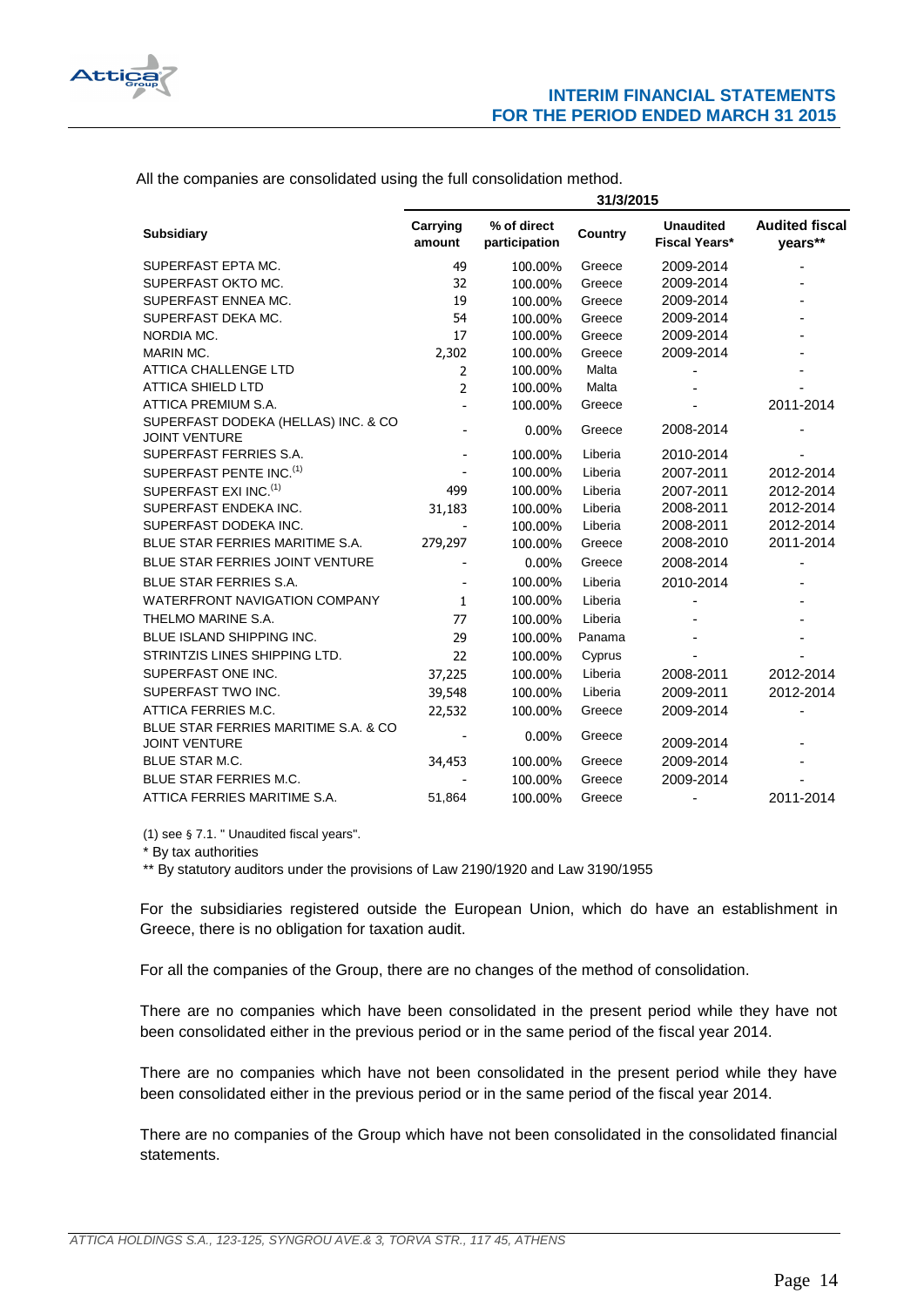

## <span id="page-14-0"></span>4.2. Agreement between Attica Holdings S.A. and Anek

On 24.5.2011 the Group has announced the signing of a joint service agreement with ANEK Lines for the employment of vessels of the two companies in the international route Patras – Igoumenitsa – Ancona and the domestic route Piraeus – Herakleion, Crete.

Therefore, the Joint Venture company "Anek S.A. – Superfast Endeka (Hellas) Inc" (distrinctive name "Anek – Superfast") has been established in which participate the companies Anek S.A., Superfast Endeka (Hellas) Inc., Attika Ferries M.C. and Blue Star Ferries Maritime S.A.

On 28.5.2013 the Group has announced the renewal of the term of the Joint Venture company "Anek S.A. - Superfast Endeka (Hellas) Inc" until 31/05/2017.

On 29.9.2014 the Group announced the enlargement of the cooperation with ANEK S.A. with regard to the Joint Venture company "Anek S.A. – Superfast Endeka (Hellas) Inc" for the joint service of vessels of the two companies in Adriatic Sea (Bari and Venice port) and the domestic routes in Crete (Chania port), from 1.11.2014.

## <span id="page-14-1"></span>**5. Related party disclosures**

#### <span id="page-14-2"></span>5.1. Intercompany transactions between Attica Holdings S.A. and other companies of Attica Group

The intercompany balances at 31/3/2015 between the Group's companies arising from its corporate structure (see § 6.1. of the annual financial statements at 31/12/2014) stood at Euro 200,936 thousand.

The above amounts are written-off in the consolidated accounts of Attica Group.

The parent company has an amount of Euro 1,995 thousand as receivable dividend arising from its 100% subsidiary company Blue Star M.C.

Furthermore the 100% subsidiary company Blue Star Ferries Maritime S.A. returned part of its share capital to the parent company Attica Holdings S.A. due to its share capital decrease. The capital return amounts Euro 2,538 thousand.

The parent company participated in the share capital increases of its 100% subsidiaries Superfast One Inc, Superfast Two Inc, Superfast Endeka Inc and Attica Ferries M.C. with the amount of Euro 1,670 thousand, Euro 1,683 thousand, Euro 1,393 thousand and Euro 492 thousand respectively.

## <span id="page-14-3"></span>5.1.1. Intercompany transactions between Attica Holdings S.A. and the companies of Marfin Investment Group

| <b>COMPANIES</b>               | Sales | Purchases | Receivables<br>from | Payables<br>to |
|--------------------------------|-------|-----------|---------------------|----------------|
| FLOCAFE S.A.                   | 1.588 | 434       | 1.644               | 490            |
| SINGULAR LOGIC S.A.            |       | 34        |                     | 70             |
| MIG MEDIA A.E.                 |       | 10        |                     | 18             |
| <b>MARFIN INVESTMENT GROUP</b> |       | -         |                     | 13,000         |
|                                | 1.588 | 478       | 1.644               | 13.578         |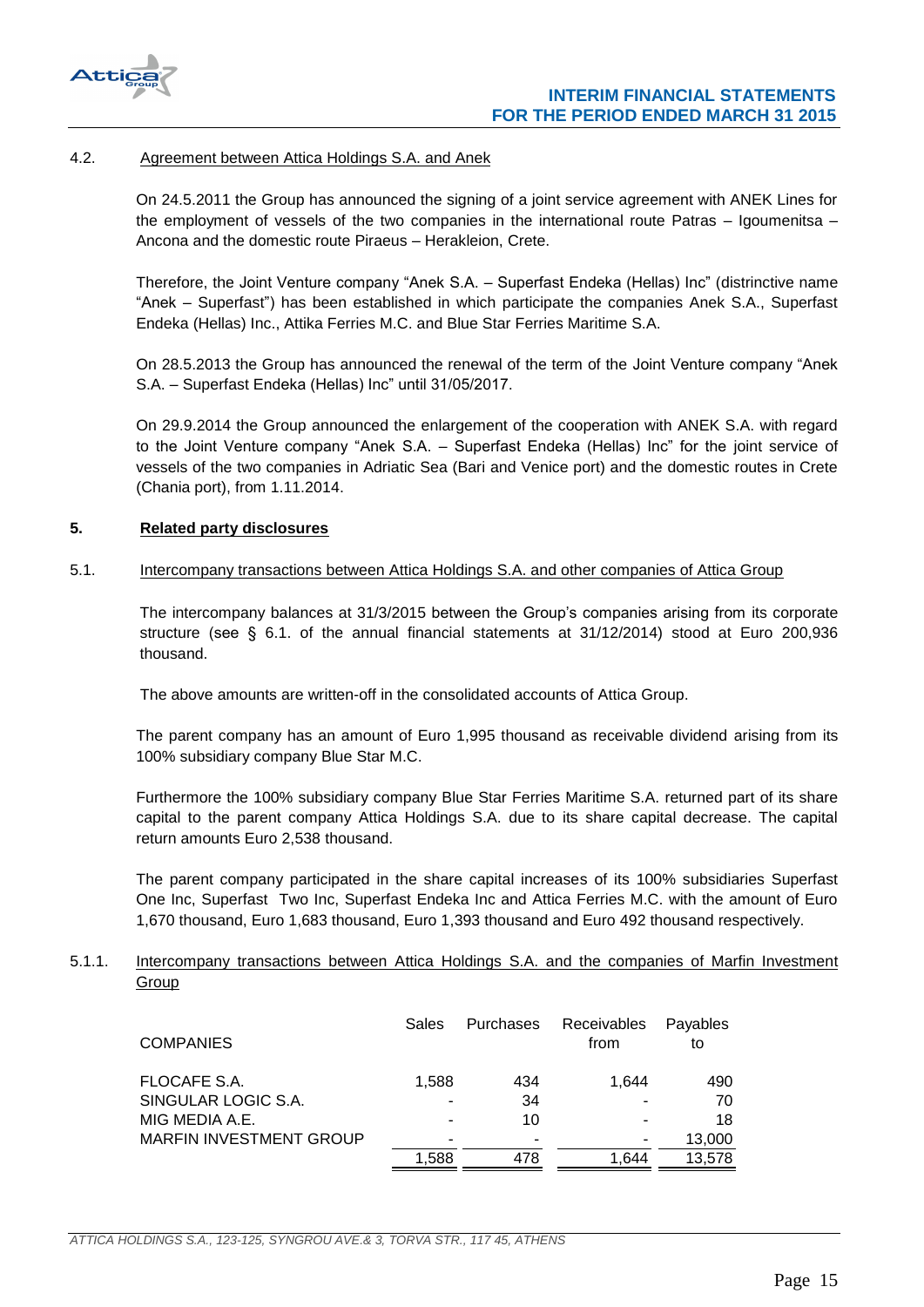

## <span id="page-15-0"></span>5.2. Guarantees

The parent company has guaranteed to lending banks the repayment of loans of the Group's vessels amounting Euro 282,542 thousand.

## <span id="page-15-1"></span>5.3. Board of Directors and Executive Directors' Fees

## **Key management compensation**

|                                     | 31/3/2015 | 31/3/2014 |
|-------------------------------------|-----------|-----------|
| Salaries & other employees benefits | 323       | 322       |
| Social security costs               | 46        | 51        |
| <b>B.O.D. Remuneration</b>          |           |           |
| <b>Termination benefits</b>         |           |           |
| Total                               | 369       | 373       |
| Number of key management personnel  |           |           |
|                                     |           |           |

Key management personnel are those persons having authority and responsibility for planning, directing and controlling the activities of the entity, directly or indirectly, including any director (whether executive or otherwise) of that entity.

## <span id="page-15-2"></span>**6. General information for the Financial Statements (period 1-1 to 31-03-2015)**

The figures of the period 1/1 – 31/3/2015 are not fully comparable with the corresponding figures of continuing operations of the previous year due to the fact that the participation of the Group in the joint venture Anek – Superfast enlarged to Piraeus – Chania route and Patra – Venice route, which did not exist in the corresponding period of 2014.

## <span id="page-15-3"></span>6.1. Operating Sector - Geographical Segment Report

The Group has decided to provide information based on the geographical segmentation of its operations.

The Group operates in the Greek Domestic Routes and in Adriatic Sea. The Group's vessels provide transportation services to passengers, private vehicles and freight.

#### **Seasonality**

The Company's sales are highly seasonal. The highest traffic for passengers and vehicles is observed during the months July, August and September while the lowest traffic for passengers and vehicles is observed between November and February. On the other hand, freight sales are not affected significantly by seasonality.

The Company, as a holding company, does not have any sales activity and for this reason there is no revenue analysis by geographical segment.

The consolidated results and other information per segment for the period 1/1 – 31/3/2015 are as follows: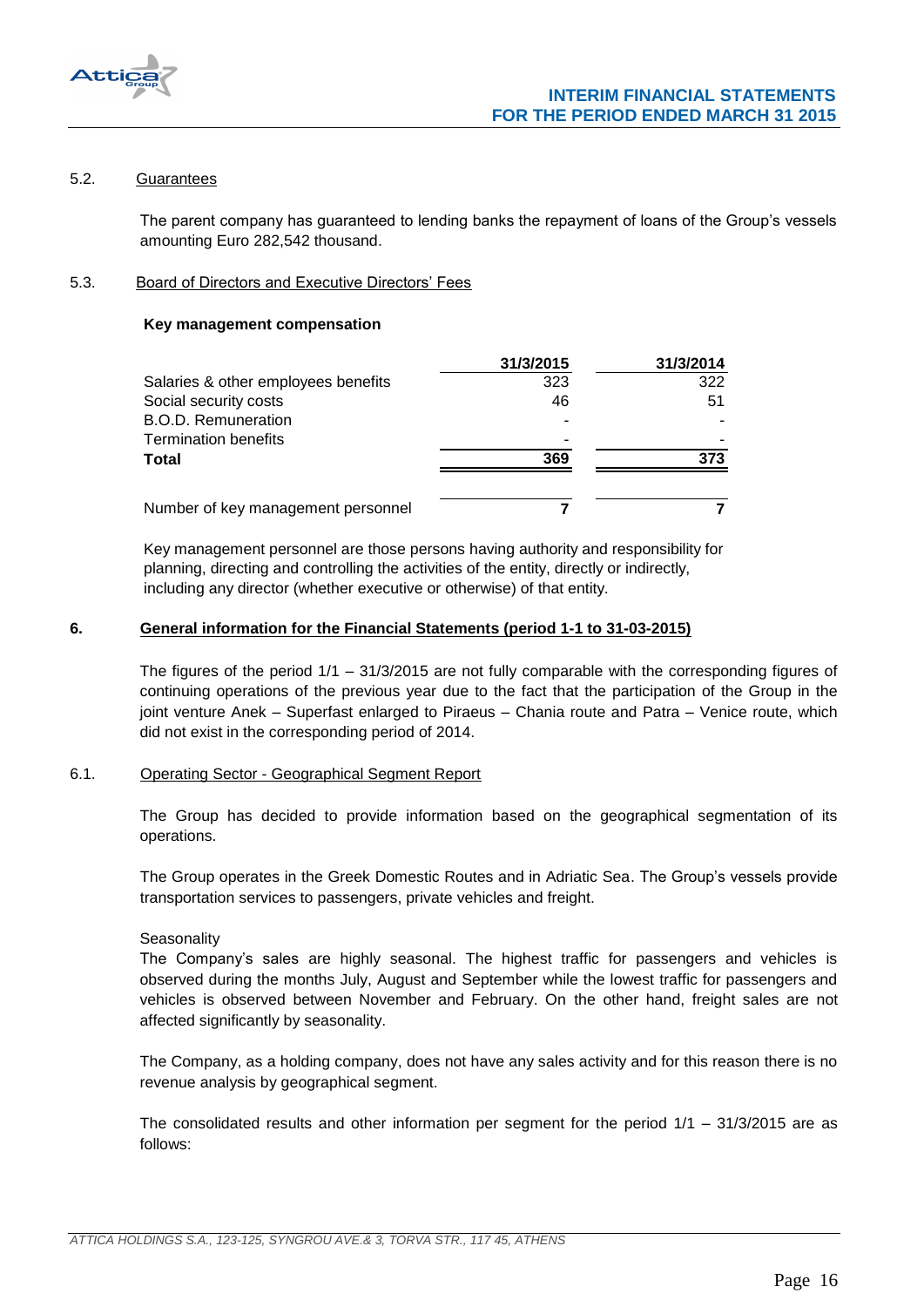

#### **GROUP**

| ישע                                                     | 1/1-31/03/2015     |                     |                    |                      |  |
|---------------------------------------------------------|--------------------|---------------------|--------------------|----------------------|--|
| Geographical Segment                                    | Domestic<br>Routes | <b>Adriatic Sea</b> | Other <sup>*</sup> | Total                |  |
| Fares                                                   | 22,676             | 15,137              |                    | 37,813               |  |
| <b>On-board Sales</b>                                   | 986                | 754                 |                    | 1,740                |  |
| <b>Total Revenue</b>                                    | 23,662             | 15,891              |                    | 39,553               |  |
| <b>Operating Expenses</b>                               | $-21,043$          | $-15,871$           |                    | $-36,914$            |  |
| Management & Distribution Expenses                      | $-4,559$           | $-1,898$            | $-158$             | $-6,615$             |  |
| Other revenue / expenses                                | 488                | 15                  |                    | 503                  |  |
| Earnings before taxes, investing and financial results  | $-1,452$           | $-1,863$            | $-158$             | $-3,473$             |  |
| <b>Financial results</b>                                | $-4,669$           | $-2,707$            |                    | $-7,376$             |  |
| Earnings before taxes, investing and financial results, |                    |                     |                    |                      |  |
| depreciation and amortization                           | 484                | 1,937               | $-152$             | 2,269                |  |
| Profit/Loss before Taxes                                | $-6,121$           | $-4,570$            | $-158$             | $-10,849$            |  |
| Income taxes                                            | $-18$              | -6                  |                    | $-24$                |  |
| <b>Profit/Loss after Taxes</b>                          | $-6,139$           | $-4,576$            | $-158$             | $-10,873$            |  |
| Customer geographic distribution                        |                    |                     |                    |                      |  |
| Greece                                                  | 35,964             |                     |                    |                      |  |
| Europe                                                  | 3,052              |                     |                    |                      |  |
| Third countries                                         | 537                |                     |                    |                      |  |
| <b>Total Fares</b>                                      | 39,553             |                     |                    |                      |  |
|                                                         |                    | 31/3/2015           |                    |                      |  |
| Geographical Segment                                    | Domestic<br>Routes | <b>Adriatic Sea</b> | Other *            | Total                |  |
| <b>Assets and liabilities figures</b>                   |                    |                     |                    |                      |  |
| Vessels' Book Value at 01/01                            | 333,982            | 245,127             |                    | 579,109              |  |
| Improvements / Additions                                | 10                 |                     |                    | 10                   |  |
| Vessels' redeployment                                   |                    |                     |                    |                      |  |
| Vessel acquisitions in the present period               |                    |                     |                    |                      |  |
| Vessels' Disposals                                      |                    |                     |                    |                      |  |
| Depreciation for the Period                             | $-3,298$           | $-2,318$            |                    | $-5,616$             |  |
| Net Book Value of vessels at 31/3                       | 330,694            | 242,809             |                    | $\overline{573,503}$ |  |
| Other tangible Assets                                   |                    |                     | 1,858              | 1,858                |  |
| <b>Total Net Fixed Assets</b>                           | 330,694            | 242,809             | 1,858              | 575,361              |  |
| Secured loans                                           | 155,721            | 127,502             |                    | 283,223              |  |

\* The column "Other" includes the parent company.

## Agreements sheet of Assets and Liabilities at 31/03/2015

| Net Book Value of Tangible Assets    | Euro | 575,361 |
|--------------------------------------|------|---------|
| <b>Unallocated Assets</b>            | Euro | 91,688  |
| <b>Total Assets</b>                  | Euro | 667,049 |
|                                      |      |         |
| Long-term and Short-term liabilities | Euro | 283,223 |
| <b>Unallocated Liabilities</b>       | Euro | 51,821  |
| <b>Total Liabilities</b>             | Euro | 335,044 |

The consolidated results and other information per segment for the period 1/1 – 31/3/2014 are as follows: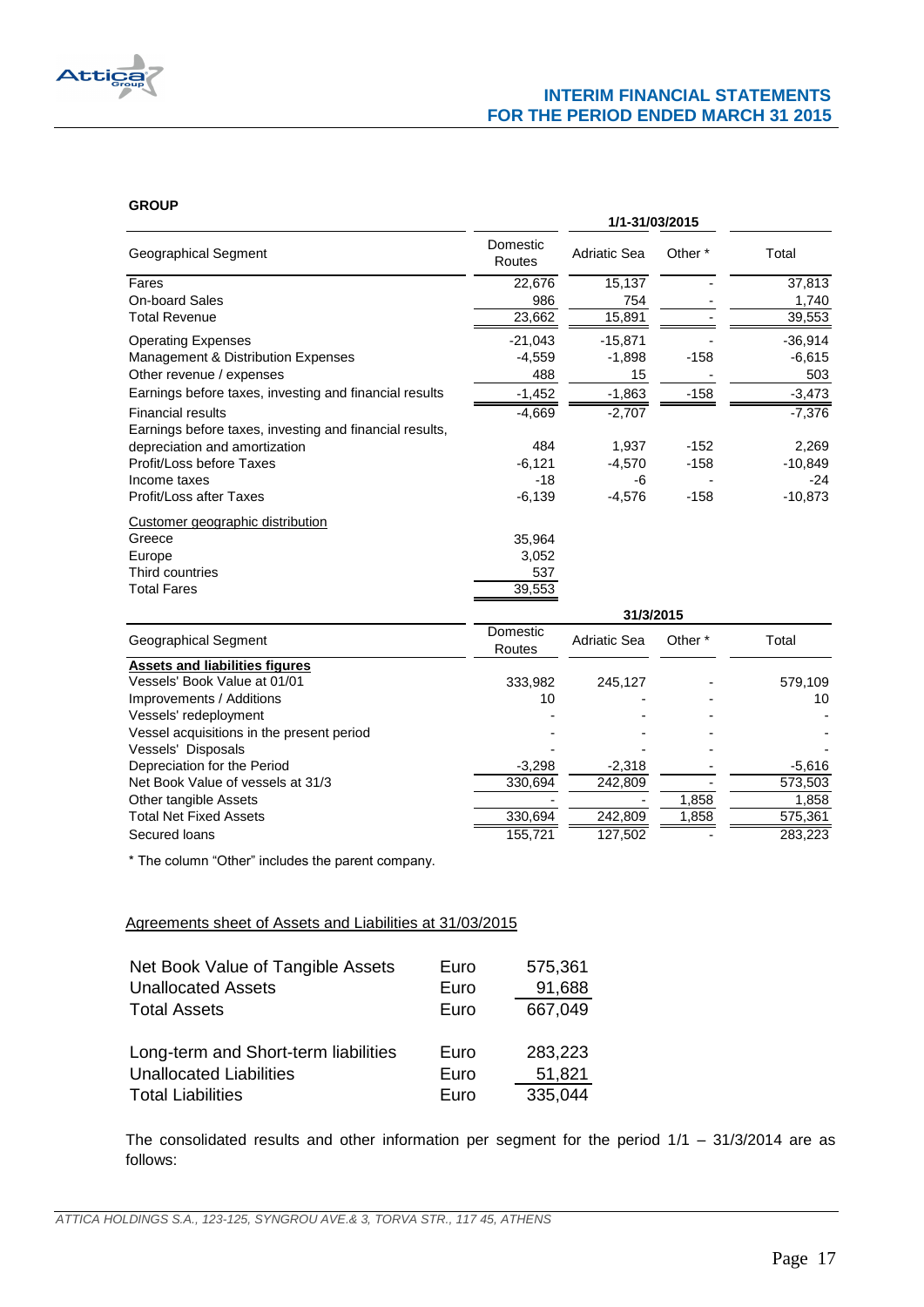

## **GROUP**

| 1/1-31/03/2014 |  |  |  |
|----------------|--|--|--|
| Total          |  |  |  |
| 39,015         |  |  |  |
| 2,071          |  |  |  |
| 41,086         |  |  |  |
| $-46,895$      |  |  |  |
| $-7,470$       |  |  |  |
| -8             |  |  |  |
| $-13,287$      |  |  |  |
| $-3,311$       |  |  |  |
|                |  |  |  |
| $-7,226$       |  |  |  |
| $-16,598$      |  |  |  |
| -46            |  |  |  |
| $-16,644$      |  |  |  |
|                |  |  |  |
|                |  |  |  |
|                |  |  |  |
|                |  |  |  |
|                |  |  |  |
|                |  |  |  |
|                |  |  |  |

| Geographical Segment                  | Domestic<br>Routes | Adriatic Sea | Other <sup>*</sup> | Total     |
|---------------------------------------|--------------------|--------------|--------------------|-----------|
| <b>Assets and liabilities figures</b> |                    |              |                    |           |
| Vessels' Book Value at 01/01          | 373,225            | 254.432      |                    | 627,657   |
| Improvements / Additions              | 351                |              |                    | 351       |
| <b>Vessels' Disposals</b>             | $-41.334$          |              |                    | $-41.334$ |
| Depreciation of disposals             | 15,886             |              |                    | 15,886    |
| Depreciation for the Period           | $-14,146$          | $-9.305$     |                    | $-23,451$ |
| Net Book Value of vessels at 31/12    | 333,982            | 245,127      |                    | 579,109   |
| Other tangible Assets                 |                    |              | 1,902              | 1,902     |
| <b>Total Net Fixed Assets</b>         | 333,982            | 245.127      | 1,902              | 581,011   |
| Secured loans                         | 155.156            | 127.005      |                    | 282.161   |

\* The column "Other" includes the parent company.

# Agreements sheet of Assets and Liabilities at 31/12/2014

| Net Book Value of Tangible Assets    | Euro | 581,011 |
|--------------------------------------|------|---------|
| <b>Unallocated Assets</b>            | Euro | 94,143  |
| <b>Total Assets</b>                  | Euro | 675,154 |
| Long-term and Short-term liabilities | Euro | 282,161 |
| <b>Unallocated Liabilities</b>       | Euro | 53,176  |
| <b>Total Liabilities</b>             | Euro | 335,337 |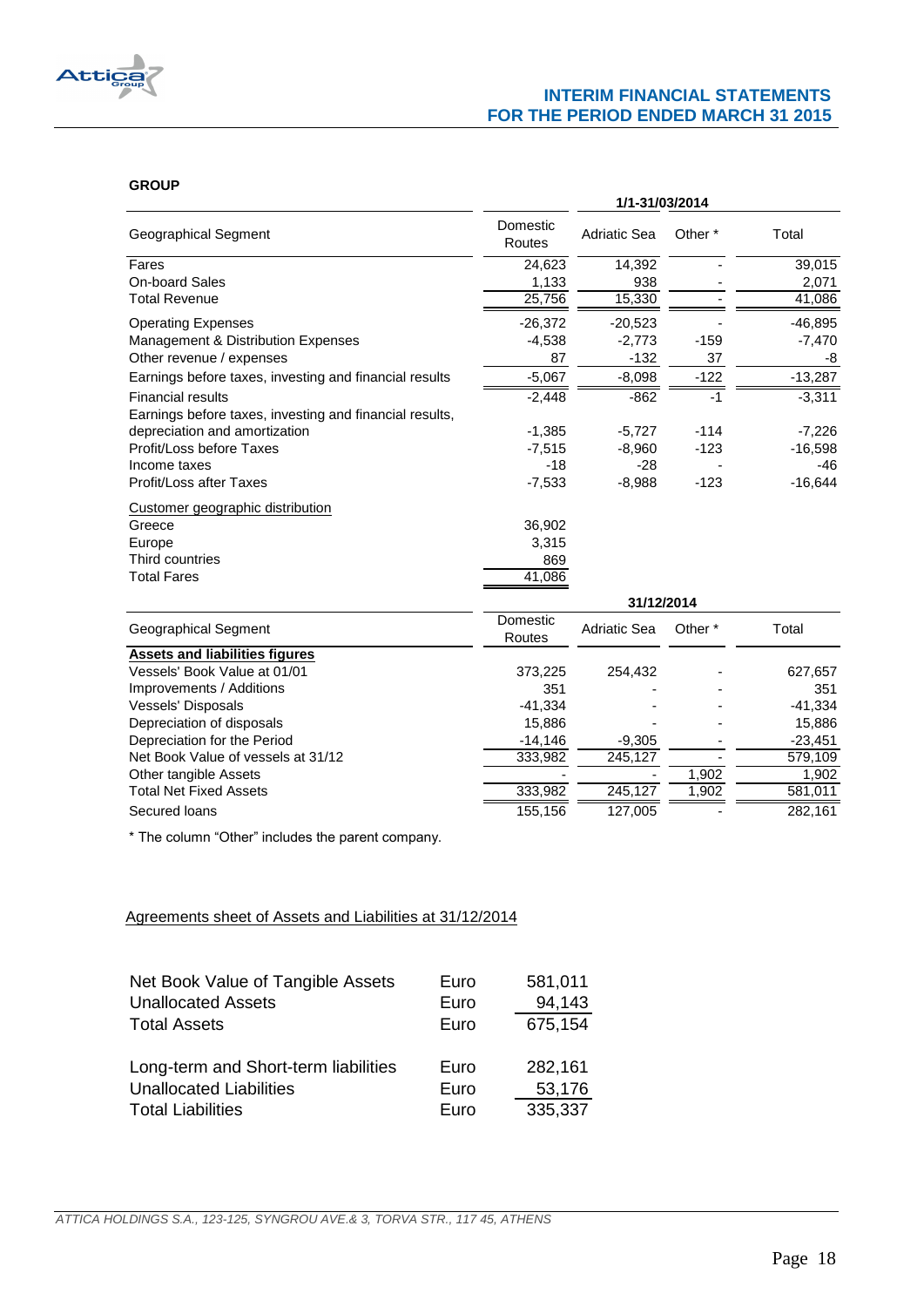

Revenue from Fares in Domestic routes includes the grants received for public services amounting Euro 2,667 thousand for the period  $1/1 - 31/3/2015$  and Euro 2,936 thousand for the period  $1/1 -$ 31/3/2014.

#### <span id="page-18-0"></span>6.2. Cost of sales

Cost of sales decreased compared to the previous period mainly due to the fuel oil price decrease.

#### <span id="page-18-1"></span>6.3. Other operating income

Other operating income includes mainly claims received from the yard «Daewoo Shipbuilding and Marine Engineering Co. Ltd. (DSME)».

#### <span id="page-18-2"></span>6.4. Other financial results

Other financial results include mainly a loss of Euro 2,140 thousand due to fuel oil price hedging against fuel oil price fluctuations.

## <span id="page-18-3"></span>6.5. Financial expenses

Financial expenses increased compared to the previous period due to the comprehensive agreement with the entirety of the Group's lenders for the full and long-term refinancing of existing loans as well as due to the conversion expenses of the Convertible Bond Loan.

### <span id="page-18-4"></span>6.6. Diluted earnings after taxes per share

Due to the Convertible Bond Loan issued during the fiscal year 2014, as stated in note 9 "Significant events" of the Annual Financial Statements for the fiscal year 2014, potential securities of the above loan are a class of securities that could reduce earnings per share.

The diluted earnings per share for the period 01/01 - 31/03/2015 and the corresponding comparative period were calculated as follows: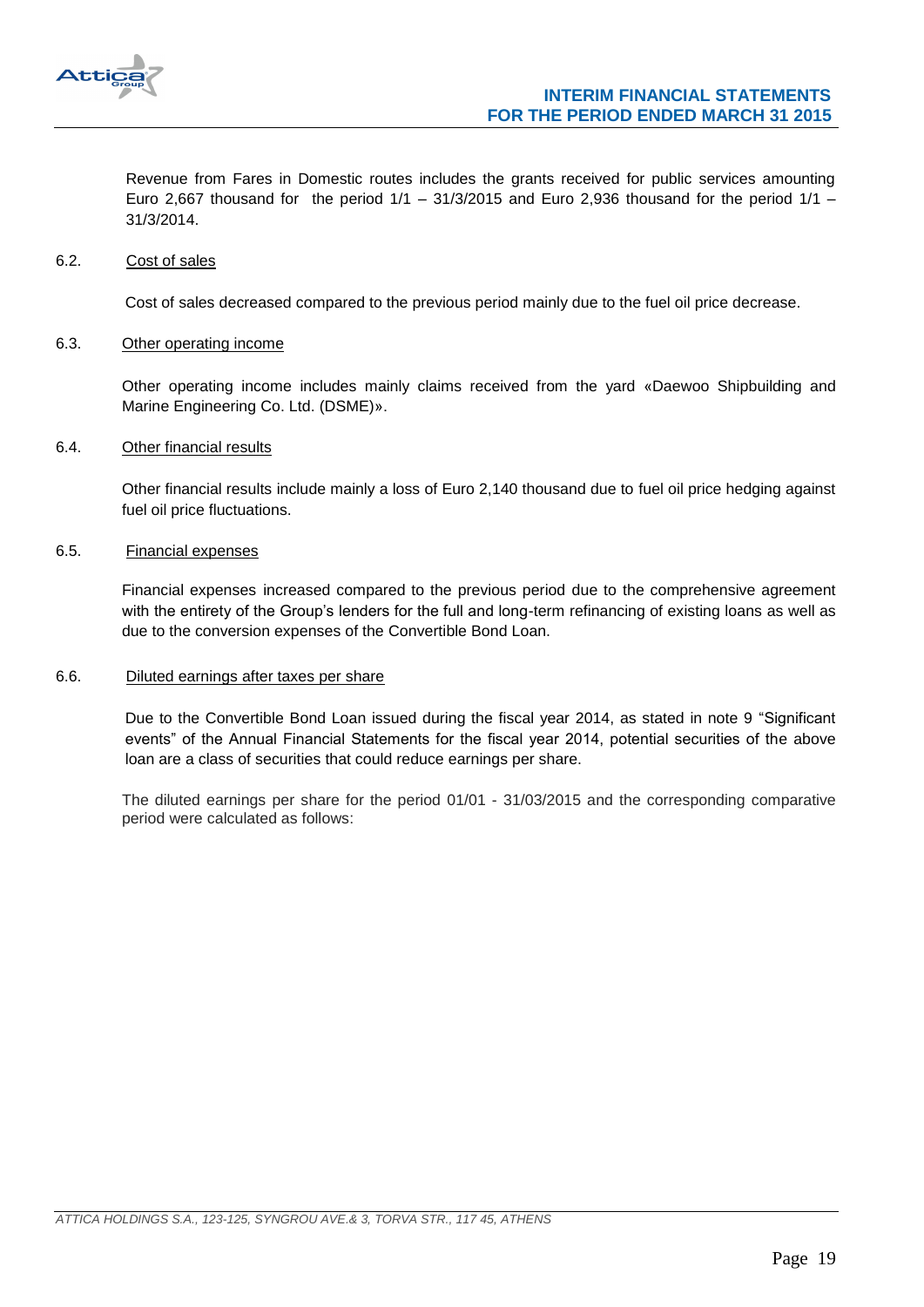

|                                                                                                                             | <b>GROUP</b>  |               | <b>COMPANY</b> |               |  |
|-----------------------------------------------------------------------------------------------------------------------------|---------------|---------------|----------------|---------------|--|
|                                                                                                                             | 1/1-31/3/2015 | 1/1-31/3/2014 | 1/1-31/3/2015  | 1/1-31/3/2014 |  |
| a)Eraning per share - basic<br>Profit / (loss) attributable to<br>shareholders of the parent                                |               |               |                |               |  |
| company                                                                                                                     | $-10,873$     | $-16,644$     | $-158$         | -125          |  |
| <b>Number of shares</b>                                                                                                     | 191,660,320   | 191,660,320   | 191,660,320    | 191,660,320   |  |
| Eraning per share - basic                                                                                                   | $-0.0567$     | $-0.0868$     | $-0.0008$      | $-0.0007$     |  |
|                                                                                                                             | <b>GROUP</b>  |               | <b>COMPANY</b> |               |  |
|                                                                                                                             | 1/1-31/3/2015 | 1/1-31/3/2014 | 1/1-31/3/2015  | 1/1-31/3/2014 |  |
| b) Diluted earning per share<br>Profit / (loss) attributable to<br>shareholders of the parent                               |               |               |                |               |  |
| company<br>Effect of profit / (loss) arising from                                                                           | $-10,873$     | $-16,644$     | $-158$         | $-125$        |  |
| the conversion                                                                                                              | $-82,228$     |               | $-82,563$      |               |  |
| <b>Number of shares</b><br>Number of shares which have been<br>used for the calculation of the<br>earning per share - basic | 191,660,320   | 191,660,320   | 191,660,320    | 191,660,320   |  |
| Plus: Number of shares' increace<br>from a potential exercise of bonds                                                      |               |               |                |               |  |
| conversion rights                                                                                                           | 86,580,087    |               | 86,580,087     |               |  |
| Number of shares which have been<br>used for the calculation of the<br>diluted earning per share                            | 278,240,407   | 191,660,320   | 278,240,407    | 191,660,320   |  |
| Diluted earning per share                                                                                                   | $-0.3346$     | $-0.0868$     | $-0.2973$      | $-0.0007$     |  |

#### <span id="page-19-0"></span>6.7. Tangible assets

Tangible assets decreased compared to 31/12/2014 mainly due to the depreciations of the present period.

## <span id="page-19-1"></span>6.8. Inventories

Inventories decreased compared to 31/12/2014 resulted mainly to the fuel oil price decrease.

#### <span id="page-19-2"></span>6.9. Trade and other receivables

Trade and other receivables decreased compared to 31/12/2014. This decrease was due to the better management of the Group's credit policy.

#### <span id="page-19-3"></span>6.10. Other current assets

Other current assets increased compared to 31/12/2014. This increase was due to the vessels' dry dock expenses.

#### <span id="page-19-4"></span>6.11. Cash and cash equivalents

Cash and cash equivalents increased compared to 31/12/2014 due to a better management. The Group paid the amount of Euro 1,329 thousand for its long- term loans.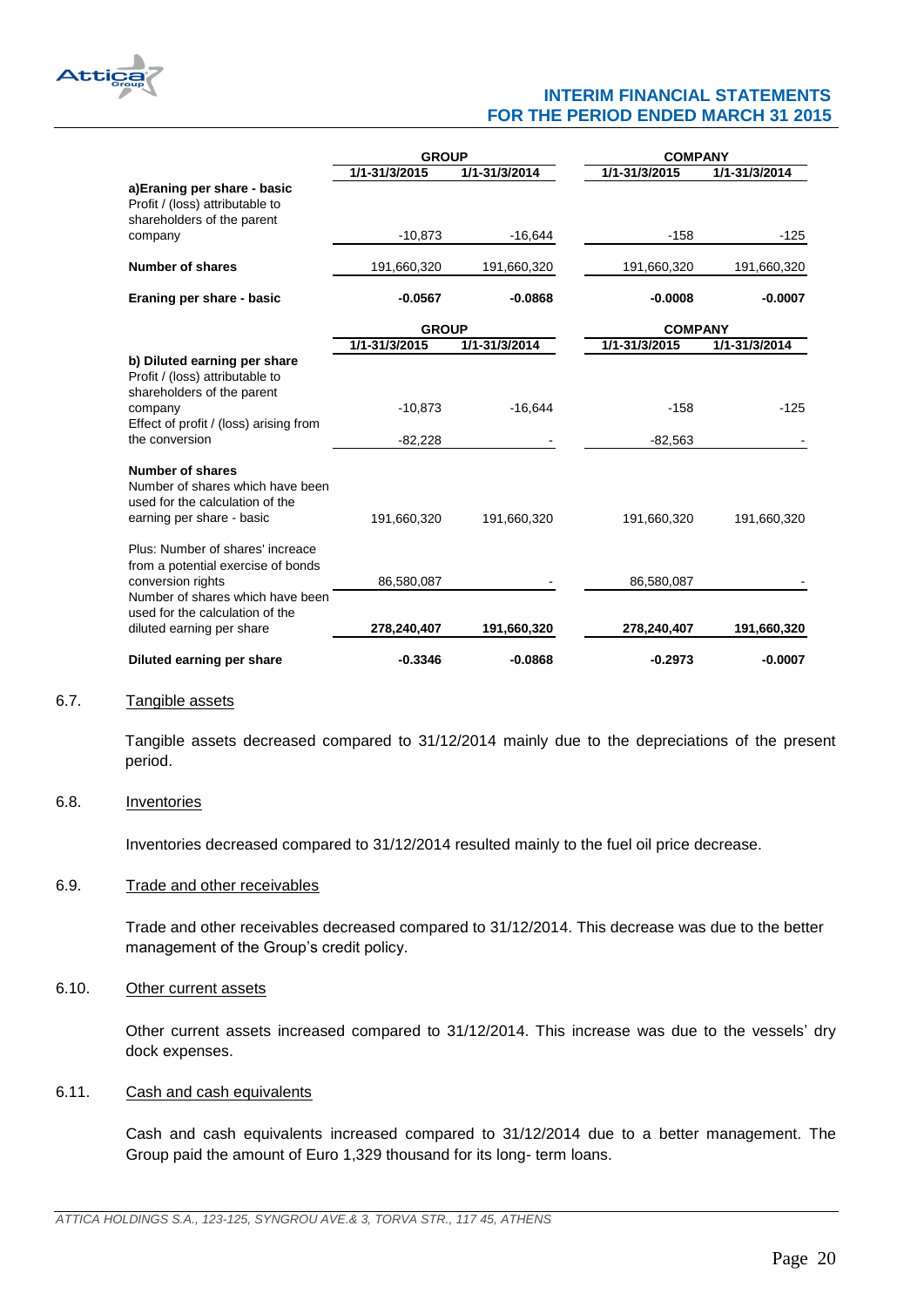

## <span id="page-20-0"></span>6.12. Share capital – Share premium – Total comprehensive income

The share capital amounts to Euro 57,498 thousand and is divided in 191,660,320 common registered voting shares with a nominal value of Euro 0.30 each.

| <b>GROUP</b>             | <b>Number of</b><br><b>Shares</b> | <b>Nominal</b><br>value | Value of<br>common           | <b>Share</b><br>premium |
|--------------------------|-----------------------------------|-------------------------|------------------------------|-------------------------|
| Balance as of 01/01/2015 | 191,660,320                       | 0.30                    | 57.498                       | 290,256                 |
| Share issue              |                                   |                         |                              |                         |
| - Common<br>- Preference |                                   |                         |                              |                         |
| Balance as of 31/03/2015 | 191,660,320                       | 0.30                    | 57,498                       | 290.256                 |
|                          |                                   |                         |                              |                         |
| <b>COMPANY</b>           | Number of<br><b>Shares</b>        | <b>Nominal</b><br>value | Value of<br>common<br>shares | <b>Share</b><br>premium |
| Balance as of 01/01/2015 | 191,660,320                       | 0.30                    | 57,498                       | 290,256                 |
| Share issue<br>- Common  |                                   |                         |                              |                         |
| - Preference             |                                   |                         |                              |                         |

On 27.4.2015 the Ordinary General Meeting decided and approved the partial offset of the company's special reserve with retained losses, Euro 15,040 thousand, in accordance with article 4 paragraph 4 of CL 2190/1920.

## <span id="page-20-1"></span>6.13. Borrowings

Borrowings analysis:

## **Long-term borrowings Short-term dept**

| Long-term borrowings                  | 31/3/2015 | 31/12/2014 |
|---------------------------------------|-----------|------------|
| <b>Secured Loans</b>                  | 108,288   | 108,267    |
| <b>Bonds</b>                          | 123,282   | 124,189    |
| Convertible Bonds                     | 51,653    | 49,705     |
| Less: Long-term loans payable in next |           |            |
| financial year                        | $-11,360$ | $-11,360$  |
| <b>Total of long-term loans</b>       | 271,863   | 270,801    |
| Short-term dept                       | 31/3/2015 | 31/12/2014 |
| <b>Secured Loans</b>                  |           |            |
| <b>Bank Loans</b>                     |           |            |
| More: Long-term loans payable in next |           |            |
| financial year                        | 11,360    | 11,360     |
| <b>Total of short-term loans</b>      | 11,360    | 11,360     |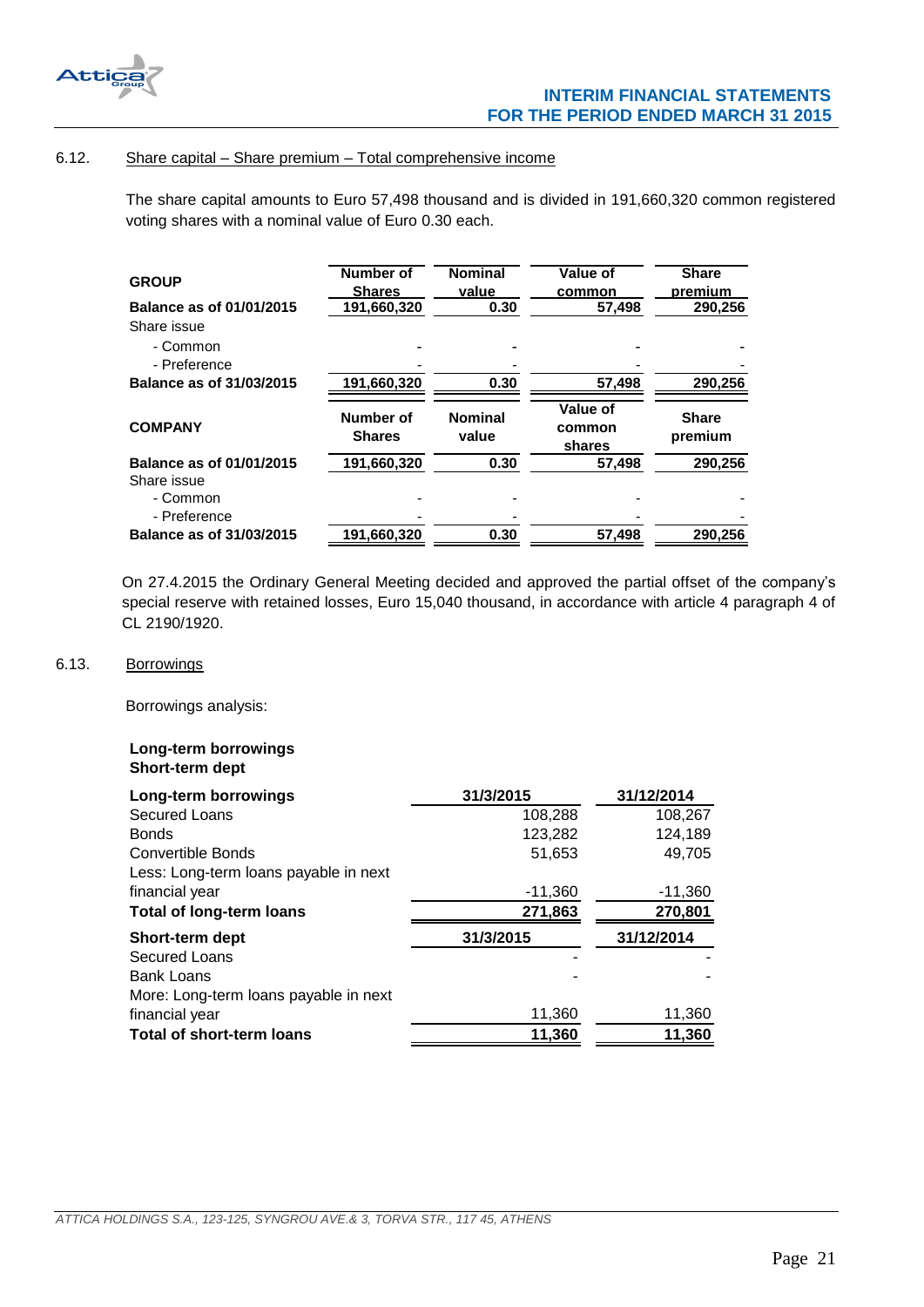

#### **Amounts in Euro**

| Borrowings as of 31/3/2015      | <b>Within 1year</b> | After 1year but<br>not more than<br>5 years | More than<br>five years | <b>Total</b> |
|---------------------------------|---------------------|---------------------------------------------|-------------------------|--------------|
| Obligations under finance lease |                     |                                             |                         |              |
| Bank Loans                      |                     |                                             |                         |              |
| Secured Loans                   | 5.904               | 62.917                                      | 39,467                  | 108,288      |
| <b>Bonds</b>                    | 5,456               | 86,084                                      | 31,742                  | 123,282      |
| Convertible Bonds               |                     | 51,653                                      |                         | 51,653       |
| <b>Borrowings</b>               | 11,360              | 200,654                                     | 71,209                  | 283,223      |
| <b>Amounts in Euro</b>          |                     | After 1 year but                            | <b>Mana</b> Alexan      |              |

| Borrowings as of 31/12/2014     | <b>Within 1year</b> | TUWI IYUU NUL<br>not more than<br>5 years | More than<br>five years | <b>Total</b> |  |
|---------------------------------|---------------------|-------------------------------------------|-------------------------|--------------|--|
| Obligations under finance lease | -                   |                                           |                         |              |  |
| Bank Loans                      |                     |                                           |                         |              |  |
| Secured Loans                   | 5.904               | 62.898                                    | 39.465                  | 108.267      |  |
| <b>Bonds</b>                    | 5.456               | 86,139                                    | 32.594                  | 124,189      |  |
| Convertible Bonds               |                     | 49,705                                    |                         | 49,705       |  |
| <b>Borrowings</b>               | 11,360              | 198,742                                   | 72,059                  | 282,161      |  |

|                      | 31/3/2015  |
|----------------------|------------|
|                      | Euro       |
| Long-term borrowings | 6.12%      |
| Short-term dept      |            |
|                      | 31/12/2014 |
|                      | Euro       |
| Long-term borrowings | 6.18%      |
| Short-term dept      |            |

During the present period the Group paid the amount of Euro 1,329 thousand for its long- term loans.

Group's total borrowings stood at Euro 283,223 thousand.

## <span id="page-21-0"></span>6.14. Derivatives

The Group has made hedging transactions for partial fuel oil price increase coverage. The above derivative is measured at fair value.

## <span id="page-21-1"></span>6.15. Other current liabilities

"Other current liabilities" increased mainly due to the "Deferred income" which refers to passenger tickets issued but not yet travelled until 31/3/2015.

# <span id="page-21-2"></span>**7. Other information**

## <span id="page-21-3"></span>7.1. Unaudited fiscal years

The parent company has been audited by tax authorities until the fiscal year 2007.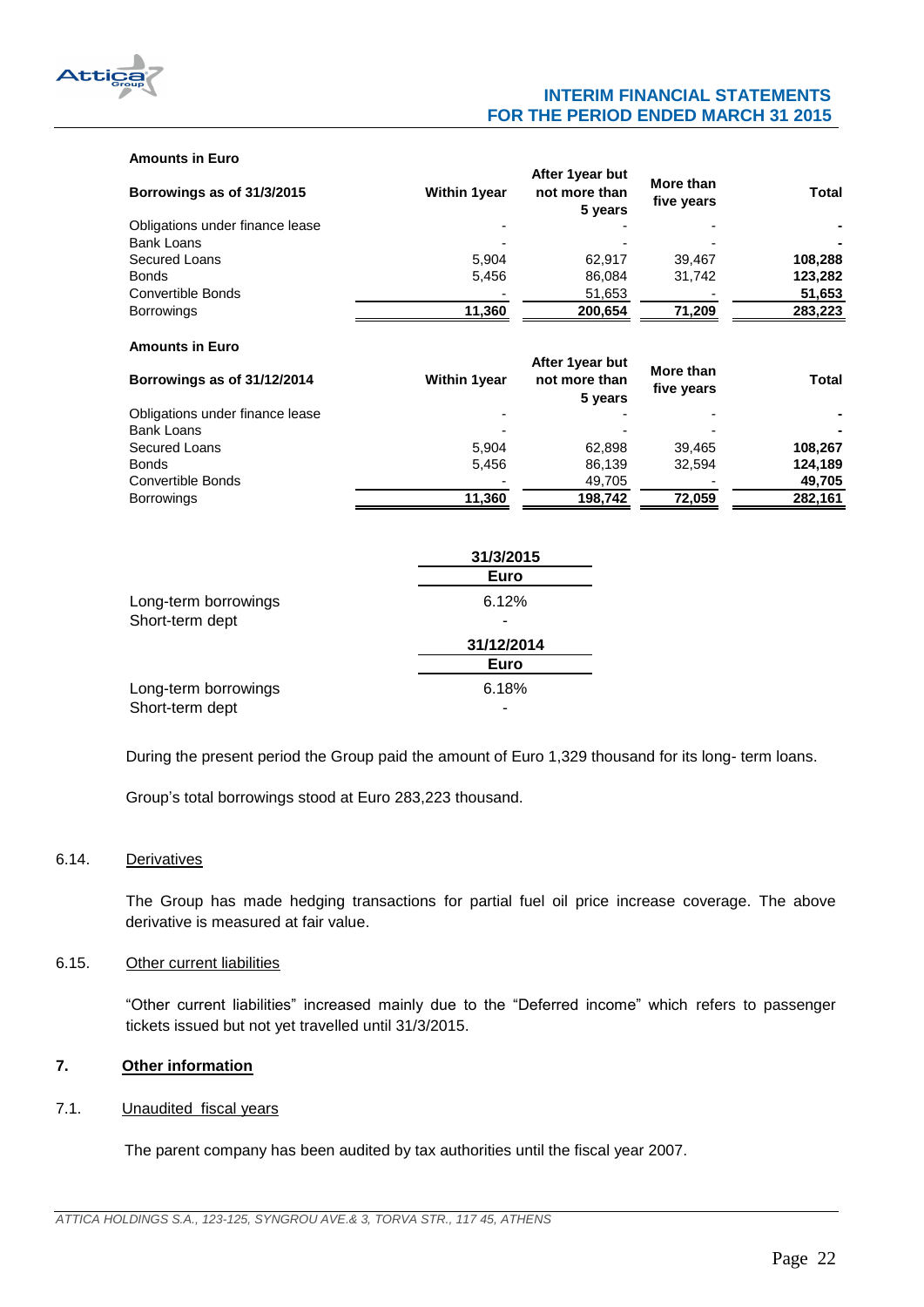

The unaudited fiscal years of the subsidiaries are presented in the table of the paragraph 4.1. "Consolidation of the subsidiaries of Attica Holdings S.A.".

The subsidiary company Attica Premium S.A., which is under liquidation, has been audited by tax authorities until the fiscal year 2011.

The ordinary taxation audit for the branches of the subsidiaries Superfast Pente Inc and Superfast Exi Inc, for the fiscal years 2007-2009, was completed in May 2015. From the above taxation audit, the results of the second quarter 2015 will not be charged.

For the fiscal years 2011-2013, the parent company and the 100% subsidiaries Attica Ferries Maritime S.A., Blue Star Ferries Maritime S.A., Attica Premium S.A. and for the fiscal years 2012 – 2013 the branches Superfast One, Two, Pente, Exi, Endeka, and Dodeka Hellas INC being subject statutorily audited by a Certified Auditor or audit firm in accordance with par.5, article 82, L.2238/1994.

In order to consider that the fiscal year was inspected by the tax authorities, must be applied as specified in paragraph 1a of Article 6 of POL 1159/2011, as amended by POL 1236/2013.

The subsidiaries of ATTICA HOLDINGS S.A. have already made a tax provision of Euro 149 thousand for the unaudited fiscal years.

The parent company has made a tax provision of Euro 20 thousand. For the subsidiaries registered outside the European Union, which do not have an establishment in Greece, there is no obligation for taxation audit.

Shipping Companies, they are not subject to POL 1159/2011 and their tax inspection is conducted as effective by the tax authorities.

## Tax Compliance Report

Starting from the year 2011, under additions to Law 4110/2013, the Greek Societe Anonyme and Limited Liability Companies, as well as branches of foreign companies, whose annual Financial Statements are mandatorily audited by statutory auditors or audit firm under the provisions of Law 2190/1920 and Law 3190/1955 respectively, are required to be provided with "Annual Certificate" provided for in paragraph 5 of Article 82 of Law 2238/1994, issued following a tax audit conducted by the same auditor or audit firm that audit the annual Financial Statements.

After the completion of tax audit, the statutory auditor or audit firm issues the "Tax Compliance Report" which is then electronically submitted to the Ministry of Finance within ten days after the final date of approval of financial statements by the General Meeting of Shareholders.

The Ministry of Finance will select a sample of at least 9% to be inspected by the competent supervisory authorities of the Ministry, which should be completed within a period not later than eighteen months from the date of the "Tax Compliance Report" in the Ministry of Finance.

Based on the Ministerial Decision POL 1159/.2011, as effective following the amendments under Article 8, par. 8 of the Law 4110/2013, in respect of Attica Group companies, the companies subject to tax audit are Blue Star Ferries Maritime S.A., Attica Holdings S.A, Attica Ferries Maritime S.A., Superfast One, Two, Pende, Exi, Endeka, and Dodeka Hellas INC.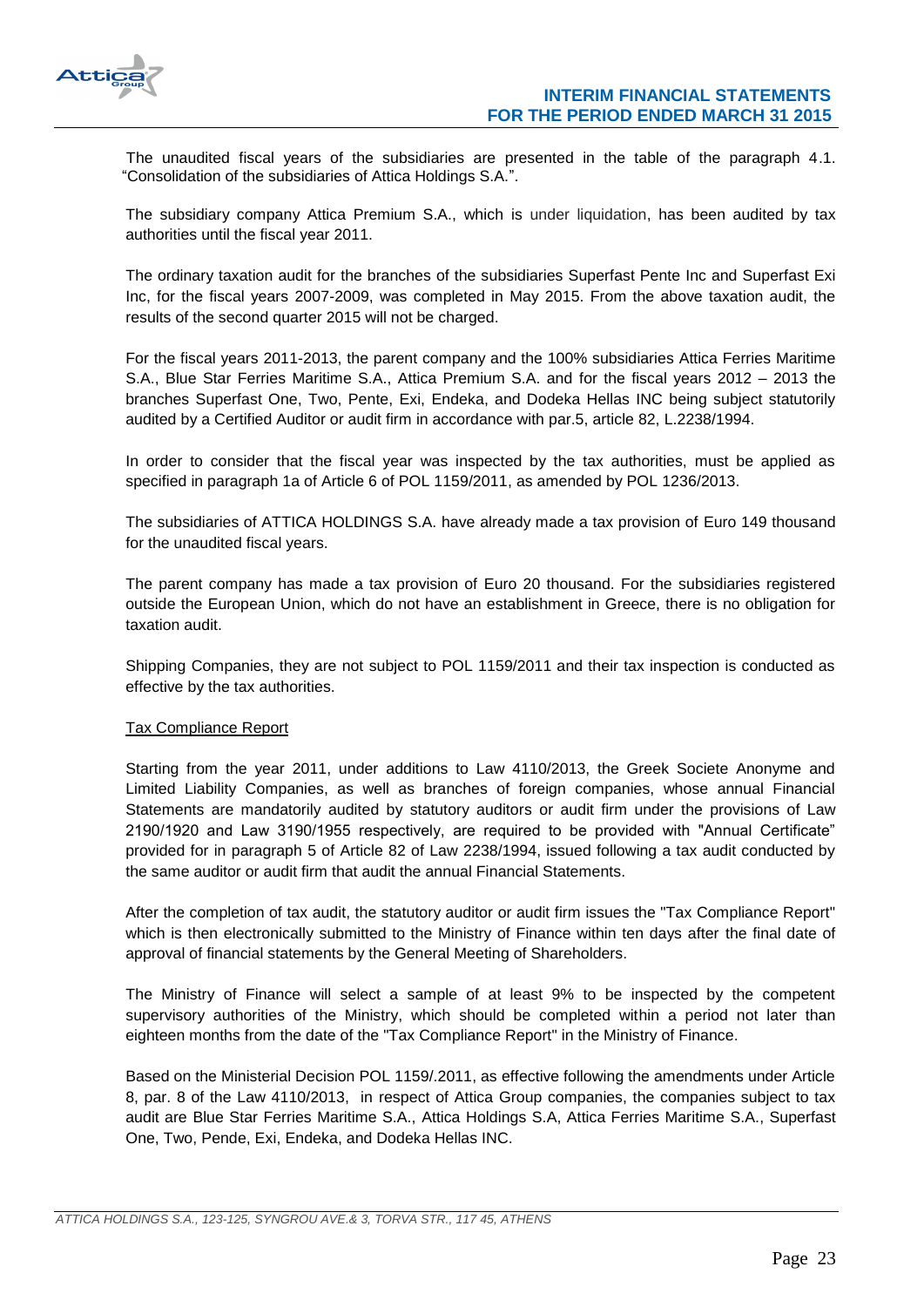

Regarding the companies in question, tax audit is already in process, being conducted by their statutory auditors for the year 2014 and it is not expected that there will arise significant differences in the tax obligations, incorporated in the financial Statements.

## <span id="page-23-0"></span>7.2. Payments of finance and operating leases

The finance leases that have been recognized in the income statement of the period 1/1 - 31/03/2015, amount Euro 17 thousand.

The operating leases that have been recognized in the income statement of the period 1/1 - 31/03/2015, amount Euro 199 thousand.

## <span id="page-23-1"></span>7.3. Provisions

The Group has made a provision amounting Euro 1,392 thousand which concerns compensations for crew members that were employed on board the vessels of the Group.

#### <span id="page-23-2"></span>7.4. Contingent assets and liabilities

a) Liens and Encumbrances

The vessels owned by the Group have been mortgaged as security of secured loans for an amount of Euro 685,273 thousand.

b) Granted guarantees

The following letters of guarantee have been provided to secure liabilities of the Group and the Company and were in force on 31/03/2015:

|                    | <b>GROUP</b><br>31/3/2015 | <b>COMPANY</b><br>31/3/2015 |
|--------------------|---------------------------|-----------------------------|
| Granted guarantees | 1.540                     | -                           |

#### c) Undertakings

On 31/03/2015 the Group and the Company have the following liabilities which derive from the operating lease agreements and are payable as follows:

|                      | <b>GROUP</b><br>31/3/2015 | <b>COMPANY</b><br>31/3/2015 |
|----------------------|---------------------------|-----------------------------|
| Within 1 year        | 703                       | 135                         |
| Between 2 to 5 years | 2,808                     | 541                         |
| Over 5 years         | 292                       | 56                          |
|                      | 3,803                     | 732                         |

#### <span id="page-23-3"></span>**8. Significant events**

There are no significant events.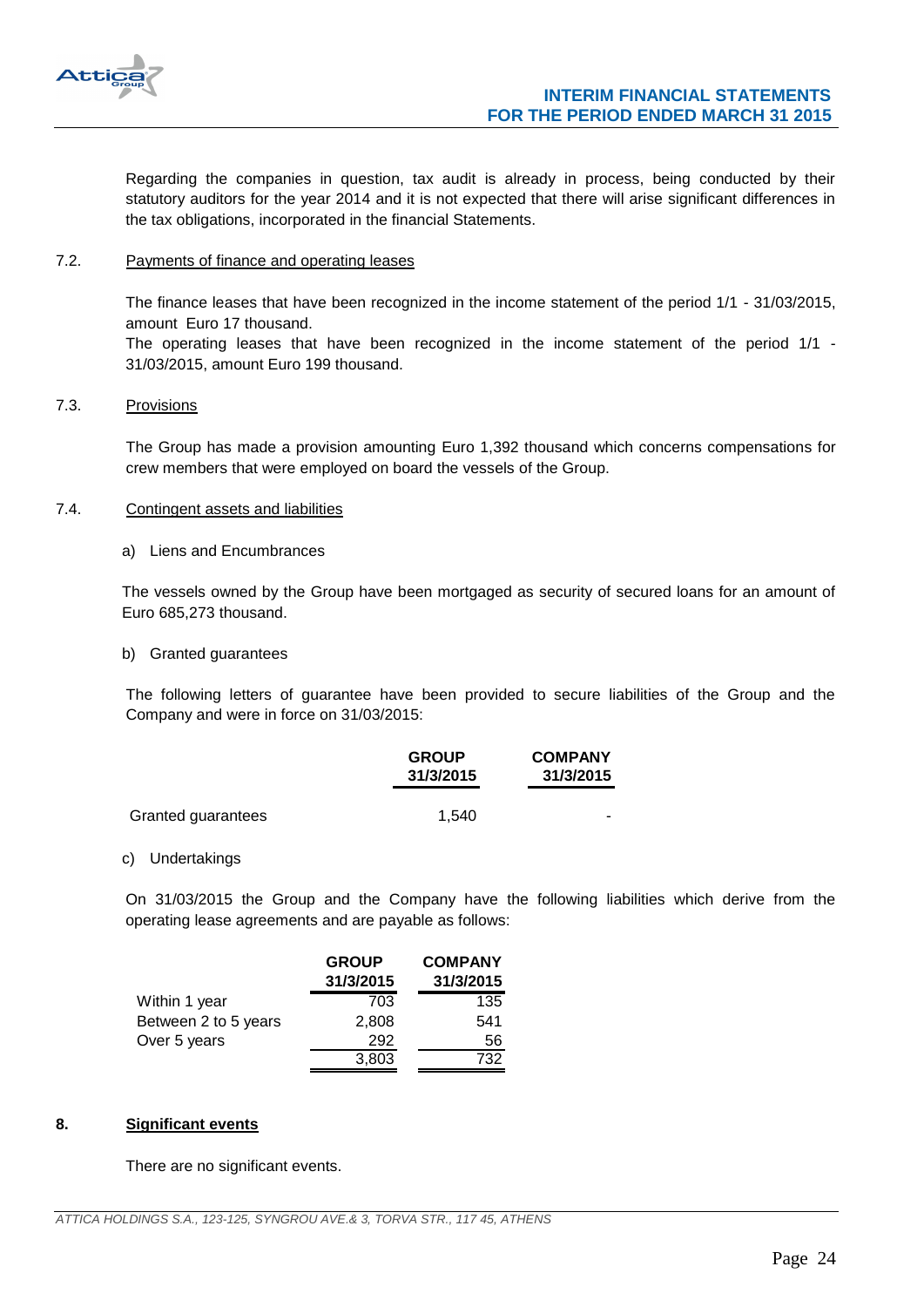

## <span id="page-24-0"></span>**9. Events after the Balance Sheet date**

On 8.4.2015 the subsidiary company Blue Star Ferries Maritime S.A. took delivery of Ro-Pax BLUE GALAXY from shipowning company Hellas 2 Leasing M.C. under a bareboat charter agreement.

The vessel operates from 24.4.2015 on the Piraeus-Crete route as part of the joint service with ANEK Lines S.A.

Athens, May 25, 2015

 CHAIRMAN VICE CHAIRMAN CHIEF EXECUTIVE FINANCIAL OF THE B.O.D. DIRECTOR CONTROL CONTROL CONTROL CONTROL CONTROL CONTROL CONTROL CONTROL CONTROL CONTROL CONTROL CONTROL CONTROL CONTROL CONTROL CONTROL CONTROL CONTROL CONTROL CONTROL CONTROL CONTROL CONTROL CONTROL CONTROL

KYRIAKOS MAGEIRAS MICHAEL SAKELLIS SPIROS PASCHALIS NIKOLAOS TAPIRIS I.D. No:ΑΚ109642 I.D. No: Χ643597 I.D. No:ΑΒ215327 I.D. No:AK087031